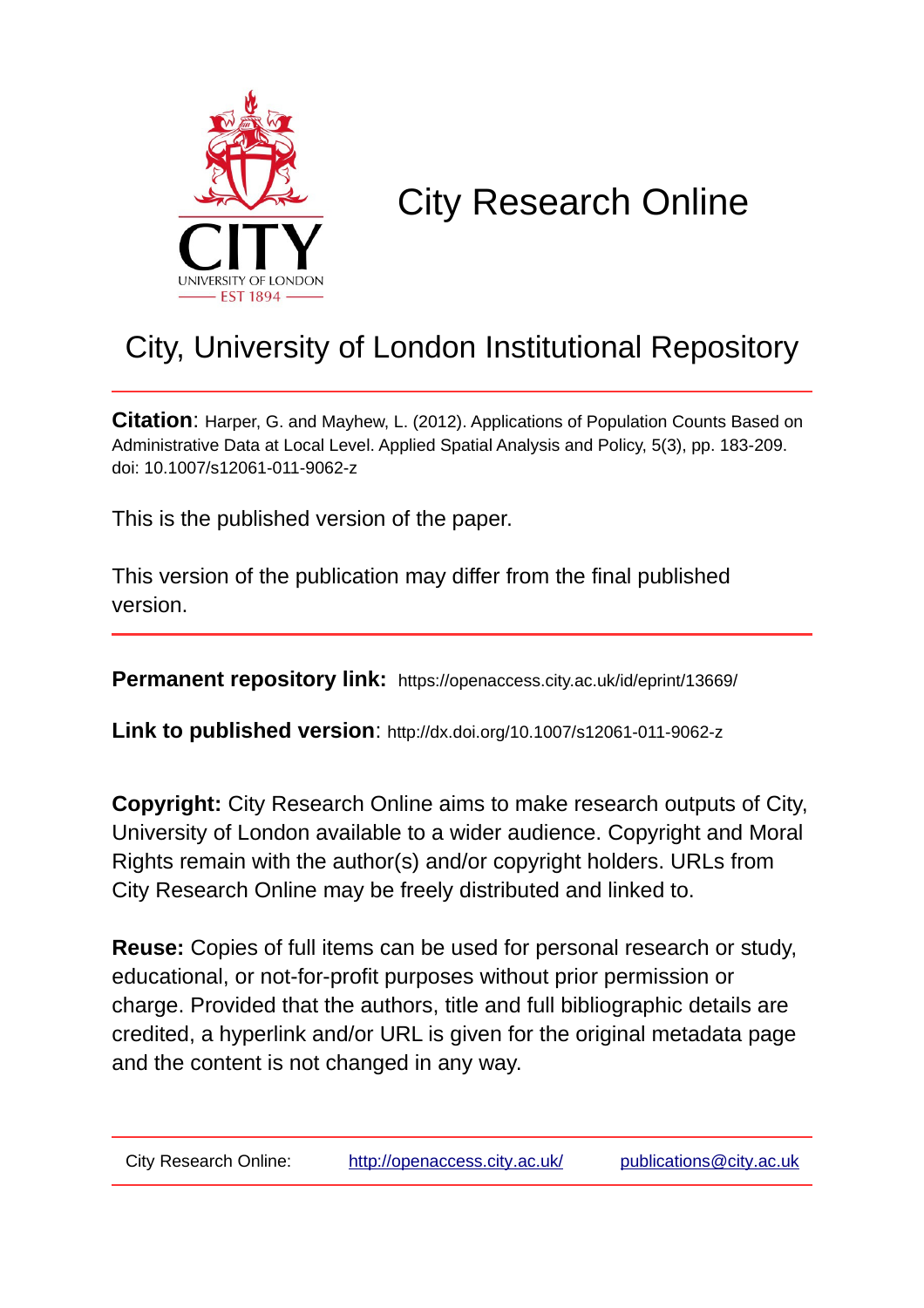### Using Administrative Data to Count Local Populations

Gillian Harper · Les Mayhew

Received: 17 December 2010 / Accepted: 24 February 2011 / Published online: 2 April 2011  $\odot$  The Author(s) 2011. This article is published with open access at Springerlink.com

Abstract There is growing evidence that official population statistics based on the decennial census are inaccurate at the local authority level—the fundamental administrative unit of the UK. This paper investigates the use of locally available administrative data sets for counting populations. The method uses truth tables for combining different data sources with different population coverage according to a defined and therefore replicable set of rules. The result is timelier and geographically more flexible data which is more cost-effective to produce than a survey-based census. Associated techniques for linking diverse data sources at individual and household level are briefly discussed. The methodology is then applied to administrative data from a London borough with about 170,000 people. The results are evaluated and compared with other population sources. The paper concludes by discussing potential improvements including scaling up the work to cover multiple local authorities. The practicalities of using alternative central government data sets are briefly considered. A sequel paper in this journal provides examples of key applications of this approach at local level.

**Keywords** Local population counts  $\cdot$  Census limitations  $\cdot$  Use of administrative data  $\cdot$ Data linkage · Truth tables · Case study

L. Mayhew

Faculty of Actuarial Science and Insurance, Cass Business School, City University, London, UK

G. Harper  $\cdot$  L. Mayhew ( $\boxtimes$ ) Mayhew Harper Associates Ltd, London, UK e-mail: lesmayhew@googlemail.com

G. Harper e-mail: harpergill@gmail.com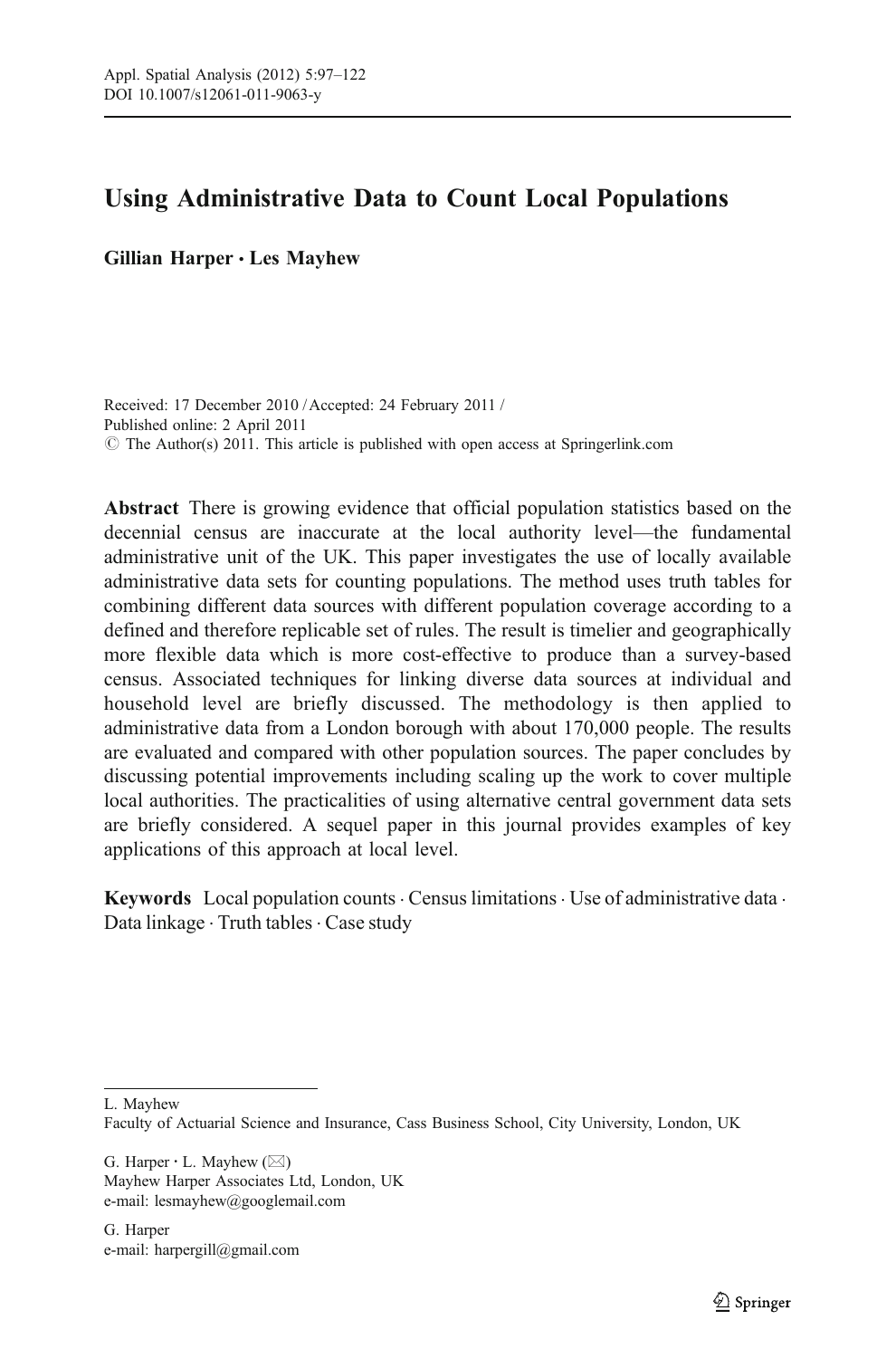There is considerable interest in the exploitation of administrative data to count the UK population instead of traditional methods based on a decennial census. This stems from the problem of population undercounting in parts of London and other English cities following the 2001 UK Census, the 10 year gap between each census that renders the results out-of-date as soon as they are published 2 years later, and the substantial cost of around £500 m over the 10 year cycle. These counts are used as the basis for subsequent annual Mid Year Estimates (MYE) between censuses and so contribute to a range of problems further down the line until the next census. In 2008, a House of Commons Treasury Committee report, noting that there had been substantial problems in generating accurate population estimates in some areas during the 2001 Census, declared population statistics to be 'unfit for all purposes required' (House of Commons [2008\)](#page-26-0). In addition, users complain that the outputs are inflexible and unsuitable to support local level service planning and delivery (Westminster City Council [2002;](#page-26-0) Keohane [2008](#page-26-0)).

The demand for accurate population statistics dates back centuries to long before the first proper UK Census in 1841. In the 20th Century, this demand increased steadily, in large part due to the gradual transfer of powers, including control over funding, from local to central government over many decades in areas such as health and education, and social security. Although population statistics have a wide range of uses, it is only in recent decades that their accuracy has been recognized as a critical factor in certain applications. One of these applications is the formulaic basis for allocating money from the government to local authorities and key public services such as health.<sup>1</sup> Modern formula-based allocation methods are technically sophisticated, containing variables that are linked one way or another to population counts so that if these are inaccurate results will be skewed. Since the mid-1990s population statistics have acquired further uses in the governing of the country through the widespread growth in the use of targets for holding a wide range of public services to account. Targets are often expressed as ratios with population as the denominators and the function or activity of interest in the numerator (e.g. the percentage of adults who are economically inactive).

Although the new Coalition Government (2010) has now abolished targets, the 'target culture' became pervasive under Labour (1997–2010) with hundreds of examples drawn from areas as diverse as law enforcement, education, housing, employment, health, social services and waste disposal. However, if anything the Coalition has increased the demand for local data due to the onus on public services to make themselves more transparent to consumers. This is expected to add to the already growing range of other applications at sub-local authority level in which accurate population counts are needed to effect policy, ensure value for money and be more accountable to citizens. The problem is that many of the claims promulgated

<sup>&</sup>lt;sup>1</sup> In health sector, the history begins in 1970 with the Labour Government's Green Paper on NHS reorganisation which included a commitment to a new method of resource allocation. This led to the Crossman formula and then later to the RAWP formula in the same decade. For subsequent history see Thompson [\(2010\)](#page-26-0).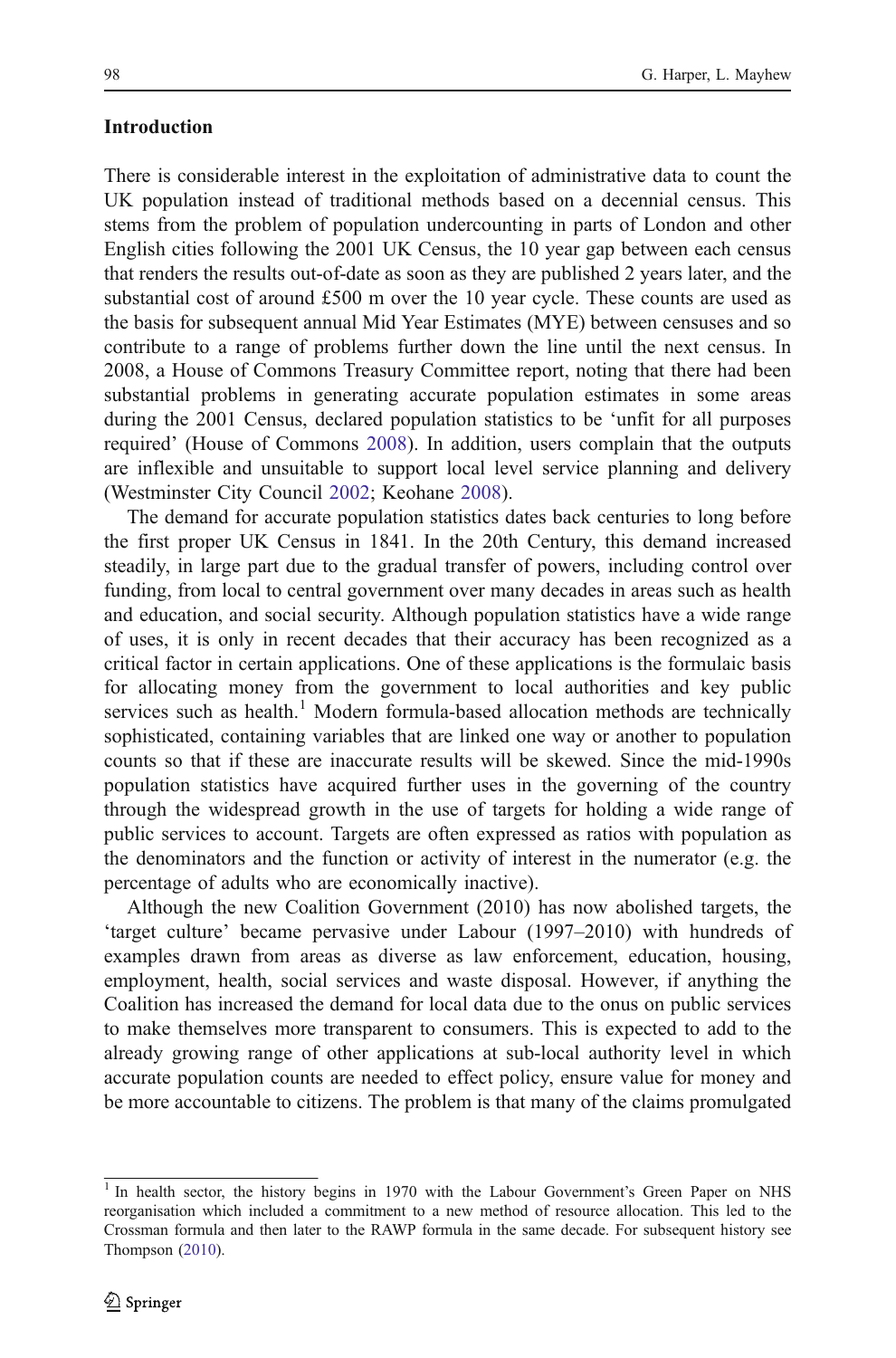for service improvements are based on local population statistics that are spurious at best because of the poor quality of the data.

These issues have become even more pertinent subsequent to this research being completed with the announcement in July 2010 of the intention to scrap the census in its existing format, deeming it as 'an expensive and inaccurate way of measuring the number of people in Britain' (Hope 9th July [2010\)](#page-26-0). Long before this announcement however, recognition of these issues led Mayhew Harper Associates to adapt their data linking 'Neighbourhood Knowledge Management  $(nkm)^2$ technique to count whole populations for local authorities. This technique utilises existing administrative data available in all local authorities and primary care trusts (PCTs) at the household level, thereby offering a population count alternative which is similar in principle to 'Population Registers' that are found in Nordic and other countries.

In this paper, we describe a methodology for combining local administrative data sets to create a population count using a formal system of logic to ensure reliability, established on a rule-based sequence of truth tables. In a practical application of the methodology, we show that the administrative data methodology figures are consistent with other administrative data sources such as Child Benefit and state pension counts. Because it is quicker to do than a census, data derived from this process are timelier than the census conducted by the Office for National Statistics (ONS). The process is more economical than a full census because it does not involve labour intensive and costly surveys, and therefore can be repeated frequently. However, the approach does not rule out the use of smaller scale surveys where this would supplement data derived from administrative data or other sources. The end product is not identical to the census, but it produces core demographic data by individual and household that in practical terms can be linked to a wide range of other administrative data.

By working at a household level, the flexible and granular output obtained provides greatly improved local planning intelligence (e.g. flexible spatial units, household demography and type of household). However, in the absence of consistent unique personal identifiers in the UK, data matching techniques are required, both for names and addresses. We find that quality improvements to the input administrative data (e.g. improved addressing) would lower the methodology's data matching requirements and reduce the number of residual unmatched records. Individual local authorities could use these techniques to provide a population count to be fed into a national system. However, certain procedures would need to be put in place to cover the whole country. We will describe how commonly available administrative data sets available at local level can be used to count populations for local authority areas. Our findings are split into two papers, both published through this journal.

This first paper focuses on describing the methodology, understanding its merits and the contribution it can make to counting populations more accurately and at lower cost. It considers the nature and the strengths and weaknesses of key locally available administrative data sets and how they may be joined in such a way as to produce a replicable, credible and verifiable data set that is accurate at local level.

<sup>2</sup> See [www.nkm.org.uk](http://www.nkm.org.uk)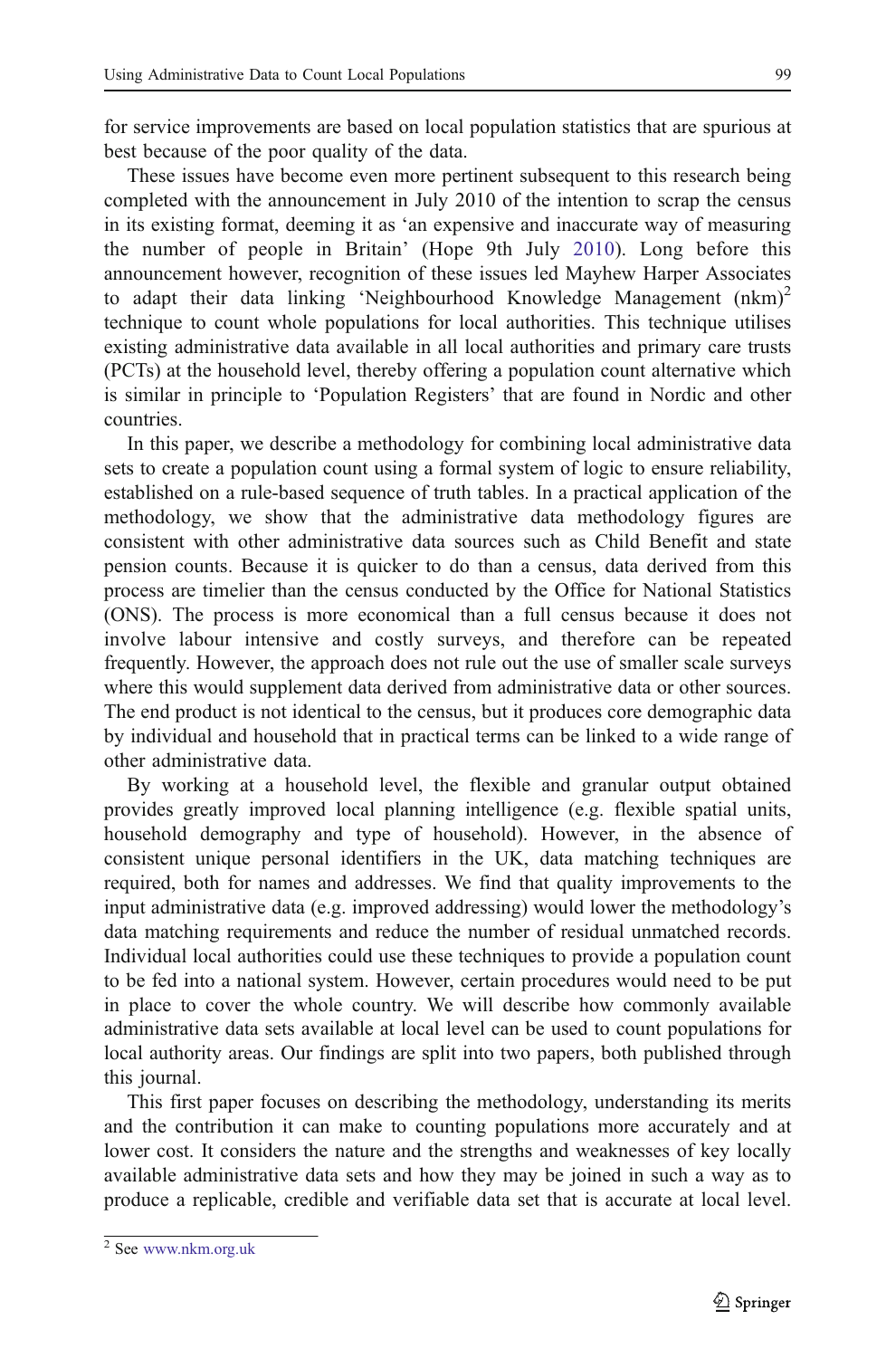The following sections provide further background, describe the data sources and explain the methodology; a worked example using actual data is evaluated and a discussion section at the end briefly considers wider issues of implementation and data access. Key strengths of the present approach lie in the applications which go far beyond what is possible with official population statistics, and which can be performed more quickly, accurately and with fewer resources. The second paper (Harper and Mayhew [2011](#page-26-0)), elsewhere in this journal, provides details and examples of applications using these new data sources and contrasts them with existing sources and uses.

#### Background

Concerns about the accuracy of population figures have been prominent in debates about statistics, for example whether national level figures derived through a census of the population are acceptably accurate at a local level (Cook [2003\)](#page-25-0). It is accepted that for areas in population flux the figures are more problematic and therefore less acceptable at local authority level (House of Commons [2008](#page-26-0)). Increasingly however, local policy makers are demanding an understanding of their populations in a more disaggregated, local context in order to better understand their local needs (Freedman et al. [2008](#page-25-0); Keohane [2008\)](#page-26-0). The 2001 UK Census showed that it had not been possible to capture all addresses where people live and so coverage was incomplete even before postal survey forms were dispatched (the first ever census in which they had been used).

Substantial under-counting was also the result of low response rates to the postal survey, particularly in inner city areas. Well publicised cases of this included the cities of Manchester and Westminster (Bowley [2003](#page-25-0); Statistics Commission [2004\)](#page-26-0). The consequence of these shortcomings was that imputation techniques were needed to fill assumed population gaps. Although the 2011 Census preparation process has taken steps to overcome the addressing problem, including a dedicated address register and huge input from local authorities to help identify hard to count areas and encourage local community support, it is evident that local authorities continue to be concerned about the possibility of low response rates (Central London Forward [2010;](#page-25-0) Pharoah and Hale [2007\)](#page-26-0). Further specific criticisms of the census are that it is only carried out every 10 years and because the results are not published until 2 years later they are already out-of-date. From a user's perspective, statistical outputs and geography are inflexible and do not align with local needs; the data cannot be linked to other data sets except in crude ways; and inter-census MYE population estimates are widely believed to be unreliable due to intervening population fluxes (House of Commons [2008](#page-26-0) p23).

Redfern ([1986,](#page-26-0) [2004\)](#page-26-0), Ericksen and Kadane [\(1986](#page-25-0)) and Keohane ([2008\)](#page-26-0) concur with this analysis and point to the burden on the public and the lack of costeffectiveness, with a typical census costing around £500 million over a 10 year cycle. According to Redfern the census is no longer appropriate in that people are more mobile with second homes and the concept of the 'usual address' is too fuzzy. Keohane agrees that Britain's population is getting harder to count, due to second homes, inaccessible properties, complex residential structures, and migration and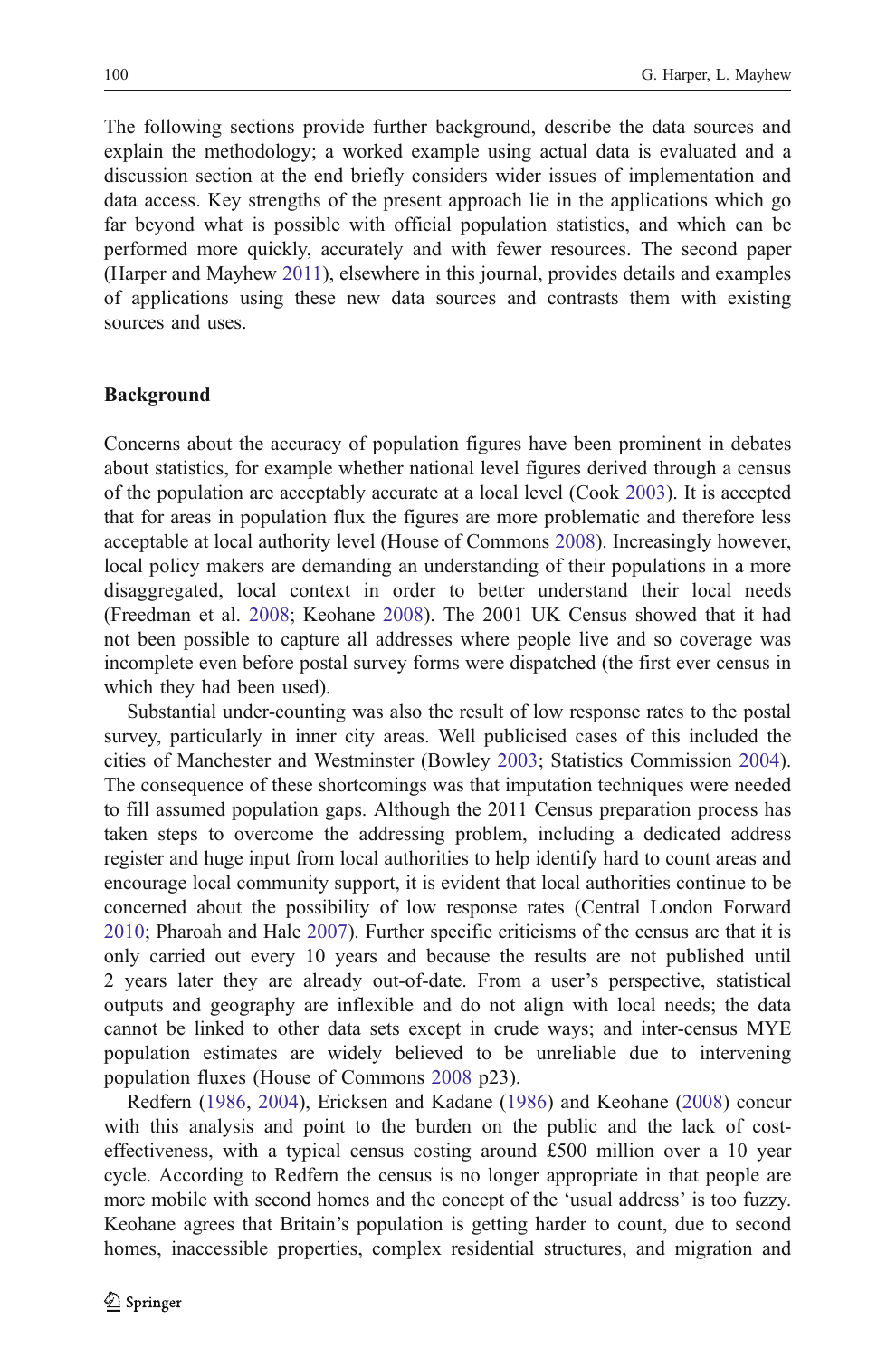student populations. The Treasury Committee Inquiry was substantially in agreement with these points concluding that the 2007 Census test had shown that even well tried methods will be stretched to the limit by the nature of contemporary society (House of Commons Treasury Committee, [2008](#page-26-0)). Redfern ([2004](#page-26-0)) proclaims that estimates of the national population need substantial revision and that a new census strategy is required. In particular, he sees the creation of a population register over a period of years as 'probably the only chance to return to quality population statistics' (p.222).

Replacing or enhancing the census of population with administrative data is one suggestion (House of Commons [2008](#page-26-0) p41), whilst running an administrative data check in a sample of areas in parallel to the 2011 Census is another (Martin [2006\)](#page-26-0). ONS's position on the use of administrative data has varied over the last 10 years. In 2003, ONS recognised the need for change and improvement. This was envisaged as an 'Integrated Population Statistics System' (Office for National Statistics [2003a](#page-26-0)) that would combine census, survey and administrative data together into a personlevel population statistics database to provide superior population counts, annual estimates and 'Neighbourhood Statistics' to replace the 2011 Census and beyond. This would build upon work already underway to develop a high quality address register, and be combined with a population register that included administrative data linkage. Since then, they have back-tracked from this position in favour of a traditional census in 2011, with no population register in sight. The use of administrative data would be primarily to improve migration data for the MYEs (Office for National Statistics [2009](#page-26-0)) and for the Census Coverage Survey. No parallel use of administrative data to the 2011 Census has been confirmed or a decision on how the traditional method will be replaced. The 'Beyond 2011' programme however is intended to assess the integration of existing and new data sources (Office for National Statistics [2010](#page-26-0)) to meet the new demands of population statistics.

The use of administrative data is not new. It has been experimented with since the late 1960s in the USA (Burghardt and Geraci [1980](#page-25-0)) and exemplified in existing population registers of the Nordic countries. A population register relies on administrative records as the primary source of census type statistics. This method was pioneered in Denmark in 1981 and utilises administrative data already held in the public sector and combines them by personal identification numbers for the census (Redfern [1986](#page-26-0); see Finnish example in Myrskyla [1991](#page-26-0) and others in Poulsen [1999\)](#page-26-0). A population register may be limited in scope to how many people are resident in a country alongside basic demographic information such as age and sex, or it may be extended into a full 'census' in the sense that it also records more detailed socio-economic circumstances. For example, the Dutch Population Register has been available electronically since 1995 (de Bruin et al. [2004\)](#page-25-0) and was used to carry out their full 2001 Census using this and other administrative data sets and surveys, reducing the cost from 300 million Euros to 3 million Euros (Nordholt [2005,](#page-26-0) p25). There are also other administrative spin offs; these include less administrative burden on the citizen, increased tax yields and reductions in the overpayment of benefits (e.g. see Redfern [1990](#page-26-0); de Bruin et al. [2004\)](#page-25-0).

Clearly, a population register is most effective where there are central files that contain the same consistent personal identifiers, where there is a supportive legislative framework, and where citizens notify the authorities of any changes.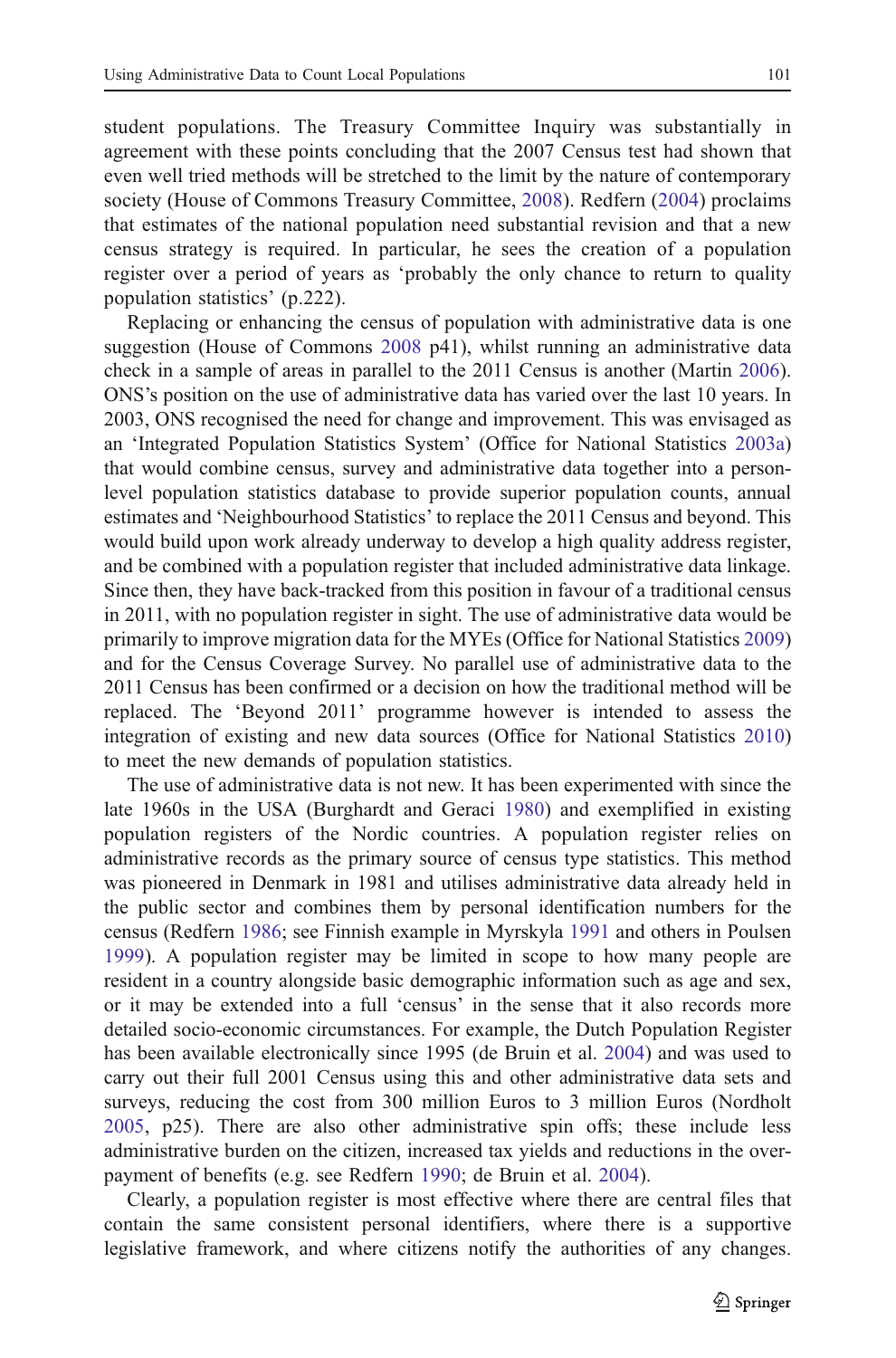Unlike Scandinavian countries, the UK does not have the benefit of a single personal identification number that is fully universal (Redfern [1990\)](#page-26-0). Because it covers all ages, the NHS number<sup>3</sup> is the closest the UK comes to this and would be undeniably useful but only if it can be accessed for statistical purposes. While much data are available in government departments that could be used as a basis for a national count, there has been relatively little progress in accessing these data, although following the Statistics and Registration Service Act of 2008, this situation has begun to improve by allowing removal of many legal barriers to data sharing between public authorities and the UK Statistics Authority for statistical purposes.

In our methodology, we use only local readily available administrative sources whose use for statistical and research purposes has been agreed under the Data Protection Act of 1998 and sanctioned by local data owners. These data sets are in use at a local level for a variety of purposes such as tax collection and registration and are part of a national system that is replicated in all local authorities. Of course, it would be even more preferable if data sets such as those held in different government departments were also to be made more available. In line with its desire to make government more transparent in future, the Coalition Government's programme states that, 'Setting government data free will bring significant economic benefits by enabling businesses and non-profit organisations to build innovative applications and websites' (HM Government [2010](#page-26-0)). However, whether the data that are released would be suitable for population estimation purposes is unclear at this stage, since much depends on the level of detail that they are prepared to release.

#### Data Sources

Whilst administrative data sets and registers at the household level may be a viable source for capturing the population, the data need to be linked and analysed systematically before they can be used for statistical purposes. Local authorities and health trusts hold a wealth of such data on their local populations that can have added value by linking them together and using them in this way. Typical universally available data sets at a local level in the UK are listed in Table [1](#page-7-0). These should be considered the basic minimum but the list could be extended to include others especially those relating to special populations (e.g. students, armed forces, prisons, and people in institutions).

In the absence of one single comprehensive register that captures the entire local population, combining these different sources is essential to maximise coverage. However, each data set has strengths and weaknesses. Combining them becomes a key part of the process in order to remove people that have moved away, are duplicates, or have died. It is hence extremely important to understand the basis for information held in administrative data sets before administrative data can be used successfully. The GP Register, for example, is the most comprehensive of these data sets because it records the majority of a population and contains age and gender

<sup>&</sup>lt;sup>3</sup> The NHS or The National Health Service number is assigned at birth or when a person registers for the first time with a doctor (for example a foreign migrant).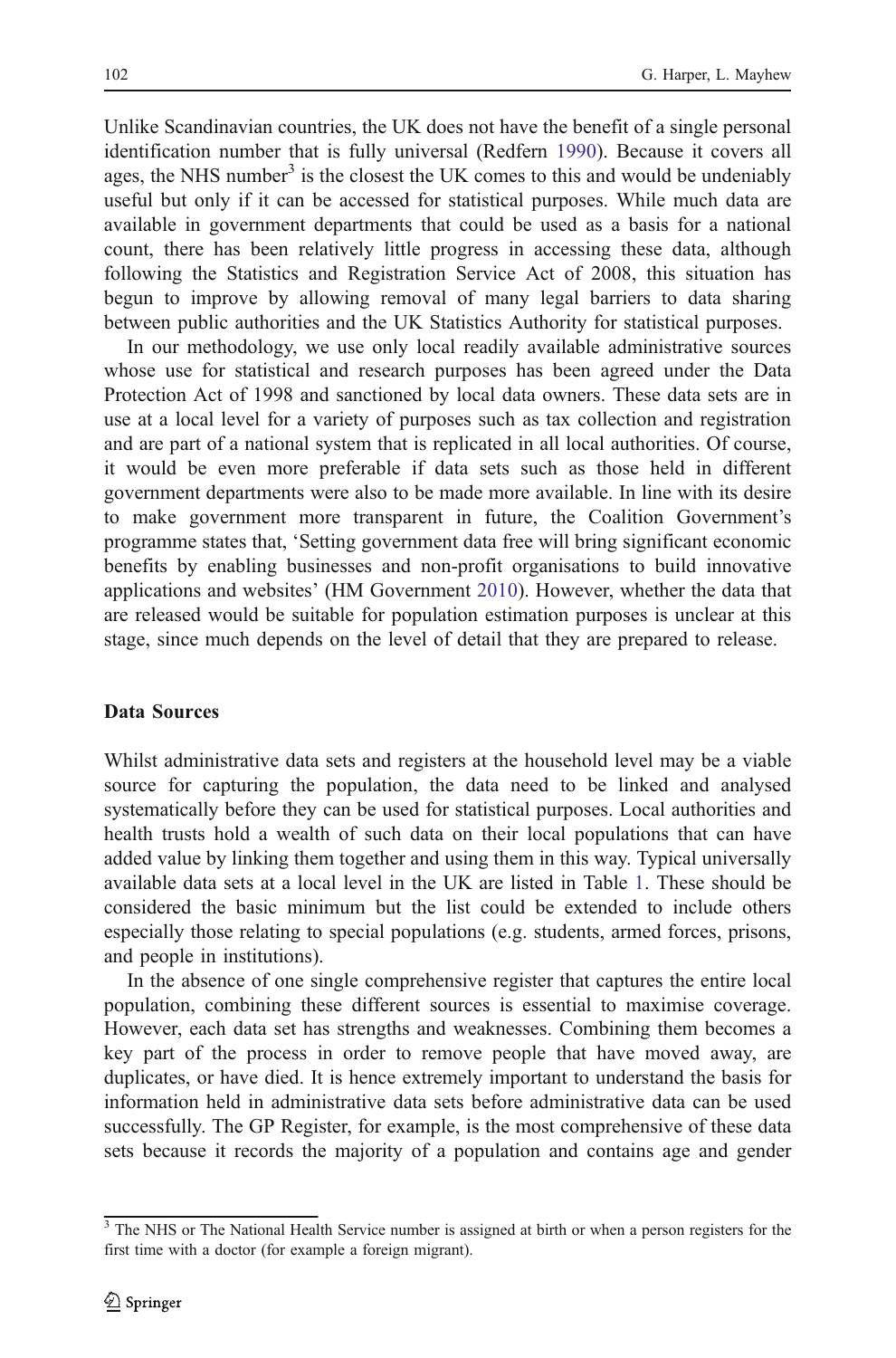| Data set                                    | Source                      | Purpose                                                                                                                                                           |
|---------------------------------------------|-----------------------------|-------------------------------------------------------------------------------------------------------------------------------------------------------------------|
| GP Register                                 | <b>PCT</b>                  | Records everyone registered with an NHS GP Practice                                                                                                               |
| School Census                               | Authority                   | Local Education Records all children attending maintained schools in a Local<br>authority area (regardless of where they live) every January                      |
| Electoral Register                          | Local Authority             | Records those aged 18 (or almost 18) and over who are eligible<br>and registered to vote in local, European and General Elections,<br>published every December    |
| Council Tax Register Local Authority        |                             | Records every domestic and mixed property liable for Council<br>Tax, the name of the liable person(s) and the property's tax band                                 |
| Council Tax and<br>Housing Benefits         | Local Authority             | Records any locally administered benefit claims linked to a<br>Council Tax property                                                                               |
| <b>Births</b>                               | Primary Care<br>Trust (PCT) | Public health birth records provided by ONS to PCTs at address<br>level                                                                                           |
| Deaths                                      | Primary Care<br>Trust (PCT) | Public health death records provided by ONS to PCTs at address<br>level                                                                                           |
| Housing Waiting List Local Authority        |                             | Records people aged 16 and over and their dependants (not<br>subject to immigration control) who are on the waiting list for a<br>property in the local authority |
| Local Land and<br><b>Property Gazetteer</b> | Local Authority             | Records all property addresses and land parcels in a local<br>authority in BS7666 (British Standard) standardised format                                          |

<span id="page-7-0"></span>Table 1 Features of available local administrative data sets

information. Its compilation is illustrative of the detailed considerations that need to be factored in when using it for population counting.

The General Practice (GP) Register is based on the right of everyone living in the UK to register with a GP based solely on residency and not citizenship or payment of taxes. However, patients must only be registered with one practice at any one time and generally need to reside in the UK for more than three months. However, there are several issues to be considered before the GP Register can be used successfully for population counting. For example, a patient is expected to notify a GP of a change of address, but since there are lags in the system of re-registering upon moving to a new area, some records may contain the wrong address for a patient for a period. The net effect of this phenomenon is sometimes called list inflation (or deflation), i.e. when people who have moved (or have died) are not removed (for further amplification of the GP register see discussion section later).

Further considerations apply to other administrative data sets in the list. So, for example, the locally available school pupil census does not cover independent or private schools or pupils that are educated in neighbouring boroughs (unless local authority neighbours have data sharing arrangements); the electoral register only includes registered voters and only the edited version is publically available; the Council Tax Register is based on a single named person per taxable unit and not necessarily reflecting a whole or single household; benefits data contains only people eligible to receive benefits and so on. In addition, data sets such as the school census and electoral register are compiled at regular intervals whereas others such as Council Tax are updated daily.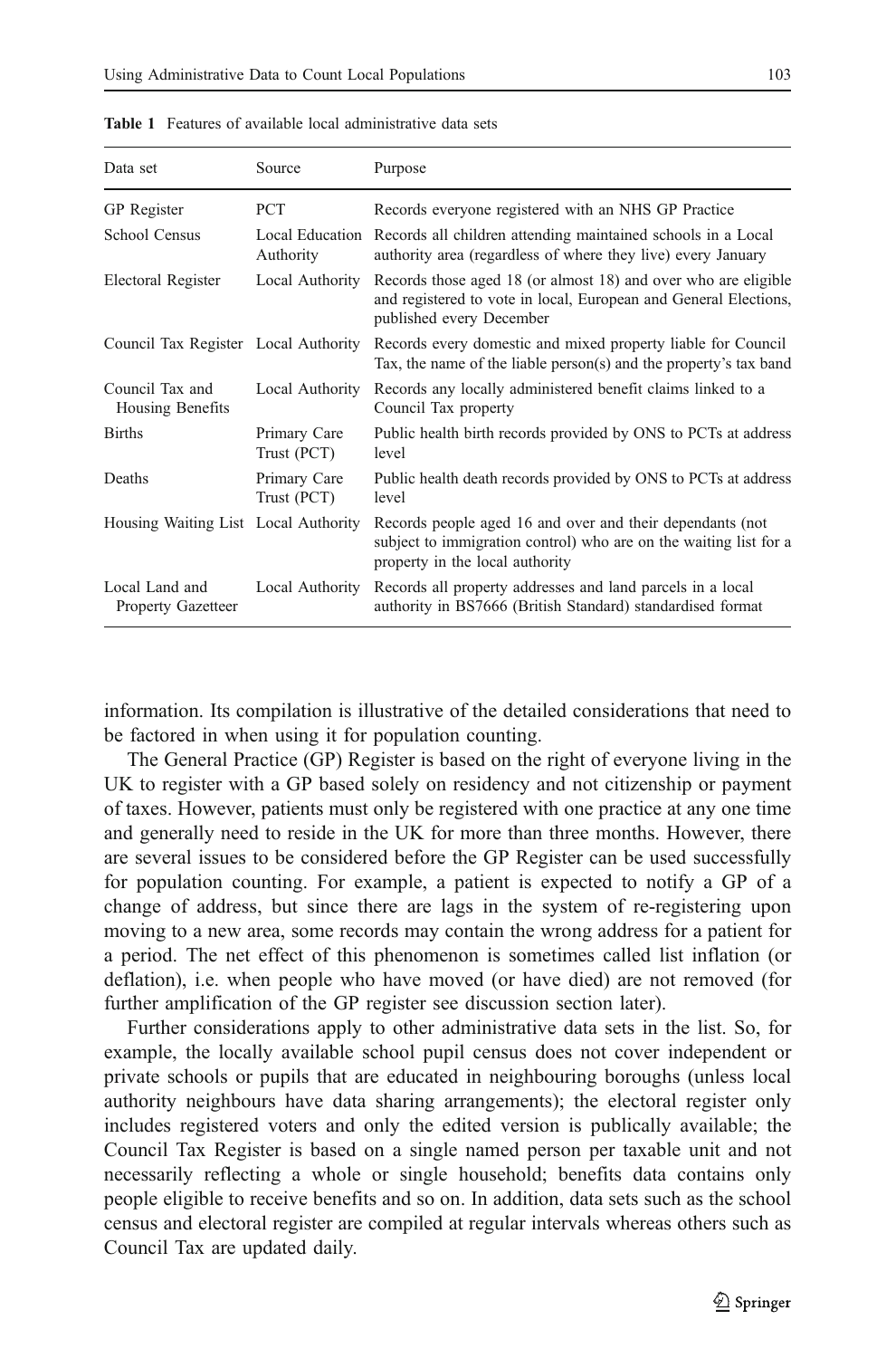Births and deaths data are different and these are supplied through the ONS via the local primary care trust. These contain information on all registered births and deaths in an area and can be used to verify whether a person on any of the other data sets has died or whether births have occurred that have not yet appeared on the GP register. The Local Land and Property Gazetteer  $(LLPG<sup>4</sup>)$  serves a different purpose to the other data sets. Its purpose is to provide a base set of addresses to which people can be assigned and provide standardised address formats and labels known as UPRNs (Unique Property Reference Number). These are the common denominator which we use to link data sets together via the address as the core unit of analysis.

There are other address registers available but the LLPG is the most convenient for local authority users because it is created and updated internally and is freely available to them. It also contains other useful information such as when a property was registered and the use of the property (e.g. residential or commercial). Differences between address sources are well documented (see Office for National Statistics [2007\)](#page-26-0) and no one source is able to capture all properties. A 'super' address register using available sources is being constructed for use by the ONS in the 2011 Census, but we understand it will not be made available to local authorities, who will continue to rely on their LLPGs.<sup>5</sup>

#### Methodology

In comparing information held on different administrative data sets, it is necessary to conceptualise how the information may be categorised. For example, a person may be on one data set and not on another; a person may have a valid address that can be identified on the LLPG or the address may be invalid (the road or house number does not exist) or only partial (a house number may be missing). A person may not be on any of the data sets and is therefore 'invisible' for enumeration purposes. Figure [1](#page-9-0) is a Venn diagram representing each possible circumstance a record may fall into based on the combination of the three main administrative data sources. In our methodology, we aim to confirm as many people as possible who are current at an address; by definition 'invisibles' are uncountable and so it follows that the more data sets that can be used the better the chance of enumeration in this regard.

In combining the data sets in Table [1,](#page-7-0) we need the methodology to be systematic and rule based so that all assumptions are transparent and therefore replicable. The stages are set out in a series of truth tables to represent how all the data sets are incorporated to create a single final population count and database. Truth tables employ Boolean algebra which can be implemented in freely available software to test whether a logical expression is true or false for all legitimate input values (e.g.

<sup>&</sup>lt;sup>4</sup> A LLPG forms a central or corporate address list that provides a unique and unambiguous identifier for each entry in the gazetteer. This central address list will be made up from key Creating Authority service areas responsible for the official street naming and numbering and revenue collection processes. Additional Address Change Intelligence (ACI) is also introduced from other Local Authority statutory functions such as building control, planning and land charges which affect the real world objects included in the gazetteer [\(www.nlpg.org.uk](http://www.nlpg.org.uk)).

<sup>&</sup>lt;sup>5</sup> It has been recently announced that the Office of Fair Trading (OFT) has given the green light to plans unveiled by Eric Pickles MP, Secretary of State for Communities and Local Government in December 2010, to create a definitive national address database for England and Wales. This will bring together addressing information from local government and Ordnance Survey. See <www.nationaladdressgazetteer.co.uk>.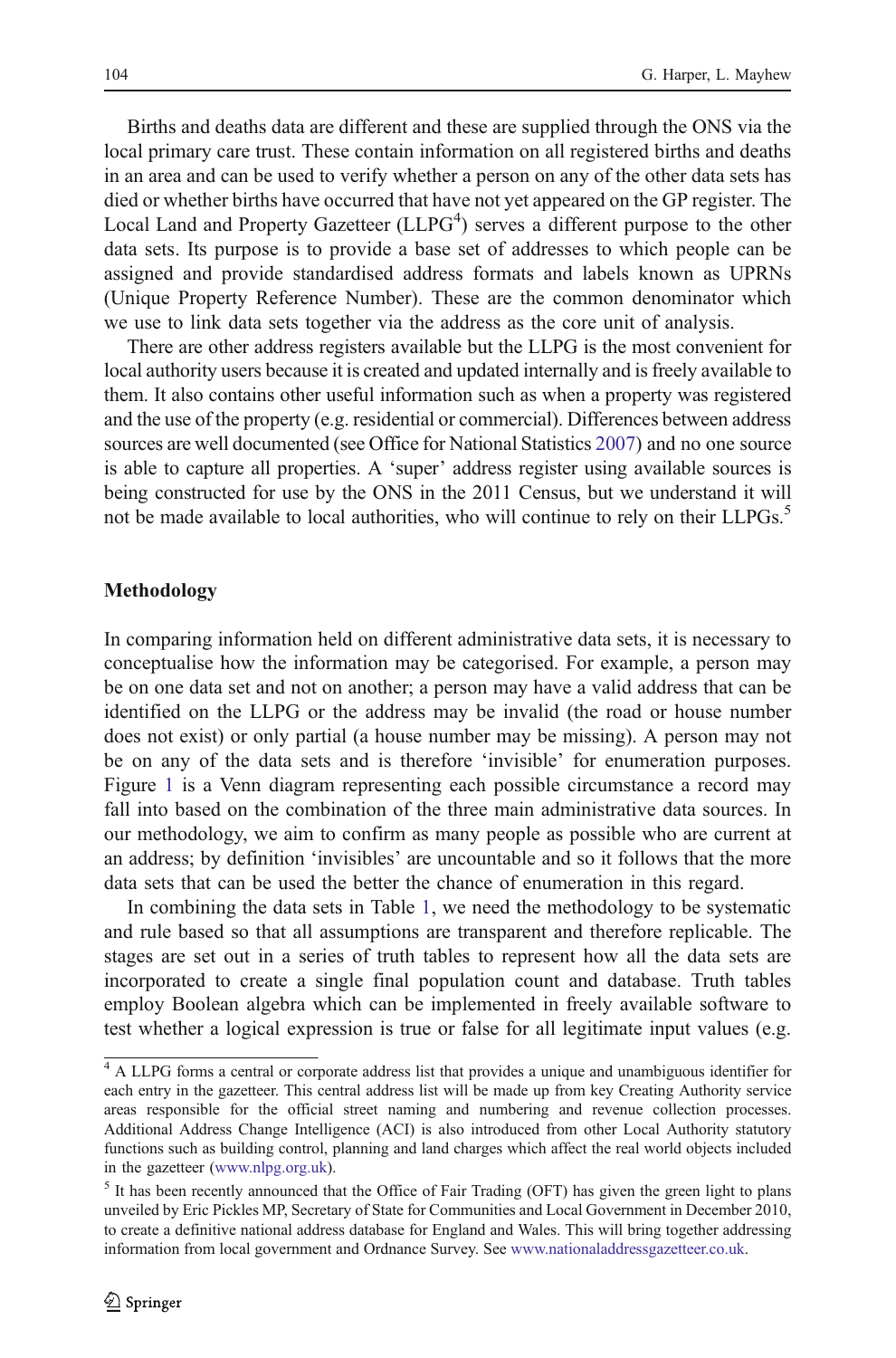<span id="page-9-0"></span>

Fig. 1 Simple Venn diagram partitioning different categories of administrative data with and without addresses

Lipschutz [1998,](#page-26-0) Chapter 10). These express when a person should be classified as a current resident at an address or not, based on the binary combination of the relevant factors relating to them from the input data sets.

Prerequisites are that the datasets are all current at the same snapshot in time, that there are no duplicate people on the same data set, and that every address is represented by a UPRN from the property gazetteer. Each residential address (UPRN) on the property gazetteer is regarded as a household unit and current residents for each one counted. In summary, the methodology address matches each data set, takes the GP Register as the base, then cross-references the data sets by UPRN to assess who is current at each address, finally adding extra births and removing deaths. Sequential logical assumptions are used at each stage to determine who to include or exclude.

The logical connectives used in the logical expressions are as follows:

- $^{\wedge}$  and
- ν Or
- ¬ Not
- if-then

Table [2](#page-10-0) is an example of the simplest kind of truth table based on the elements in Fig. 1. In Boolean terms, the combination of factors  $a$  and  $b$  and  $c$  in the logical expression (a  $\nu$  b)  $\wedge$  c can be represented in a truth table as in Table [2](#page-10-0) in which '1' represents the condition that a person appears on  $a, b$  or  $c$  and 0 that a person does not; a for example, might represent the GP register,  $b$  other data sets and  $c$  the LLPG. A person can be in any one of the seven categories shown in Table [2](#page-10-0) and represented in the Venn diagram (the eighth category, row zero, is the 'invisible' category). A person is either accepted ('A') or rejected ('R') based on this simple example.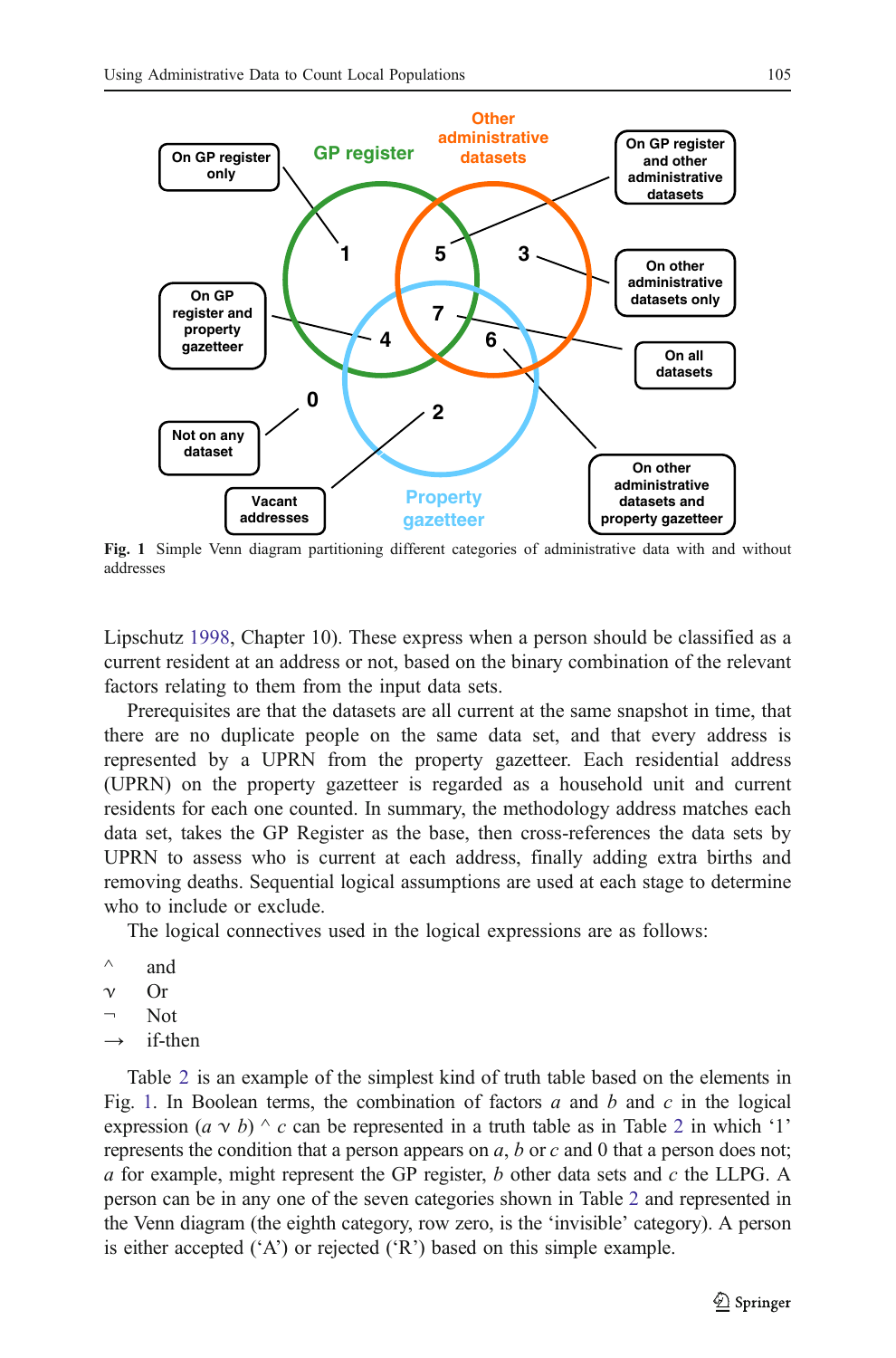| Venn element   | $\alpha$ | h            | $\mathcal{C}$ | Decision | Comment                                                |
|----------------|----------|--------------|---------------|----------|--------------------------------------------------------|
| $\Omega$       | $\left($ | $\Omega$     | $\Omega$      | R        | not on any data set                                    |
| $\mathbf{1}$   |          | $\mathbf{0}$ | $\mathbf{0}$  | R        | on the GP register only                                |
| 2              | $\theta$ | $\mathbf{0}$ | 1             | R        | empty property                                         |
| 3              | $\theta$ | 1            | $\Omega$      | R        | on other data set only                                 |
| $\overline{4}$ |          | $\Omega$     | -1            | A        | on GP and address register                             |
| 5              |          | 1            | $\theta$      | R        | on GP register and other data set                      |
| 6              | $\Omega$ |              |               | А        | on other data set and on address register              |
| 7              |          |              |               | A        | on GP register and other data set and address register |

<span id="page-10-0"></span>Table 2 Example of a simple truth table based on Fig. [1.](#page-9-0) Key: A accept; R reject

The rules used in the actual methodology are more involved and are applied in a series of stages with the outputs from one stage carrying forward to the next (see Fig. 2). Brief summaries of each rule are given in the boxes, together with the accompanying Boolean notational form. These rules are designed to ensure that any person identified at an address is current and can be verified, that duplicate persons are eliminated, and as many addresses as possible are filled with confirmed people. Each variable is defined in the column to the right of Fig. 2, so for example r, 'assigned UPRN', means that a person has been identified as having a valid address.

The first stage is to 'clean' the GP Register, that is, to determine who on the GP Register can be classified as current residents at UPRNs and so can be included. The rules take account of whether a person is the latest at a given address or if not, if a



Fig. 2 Summary of population count methodology stages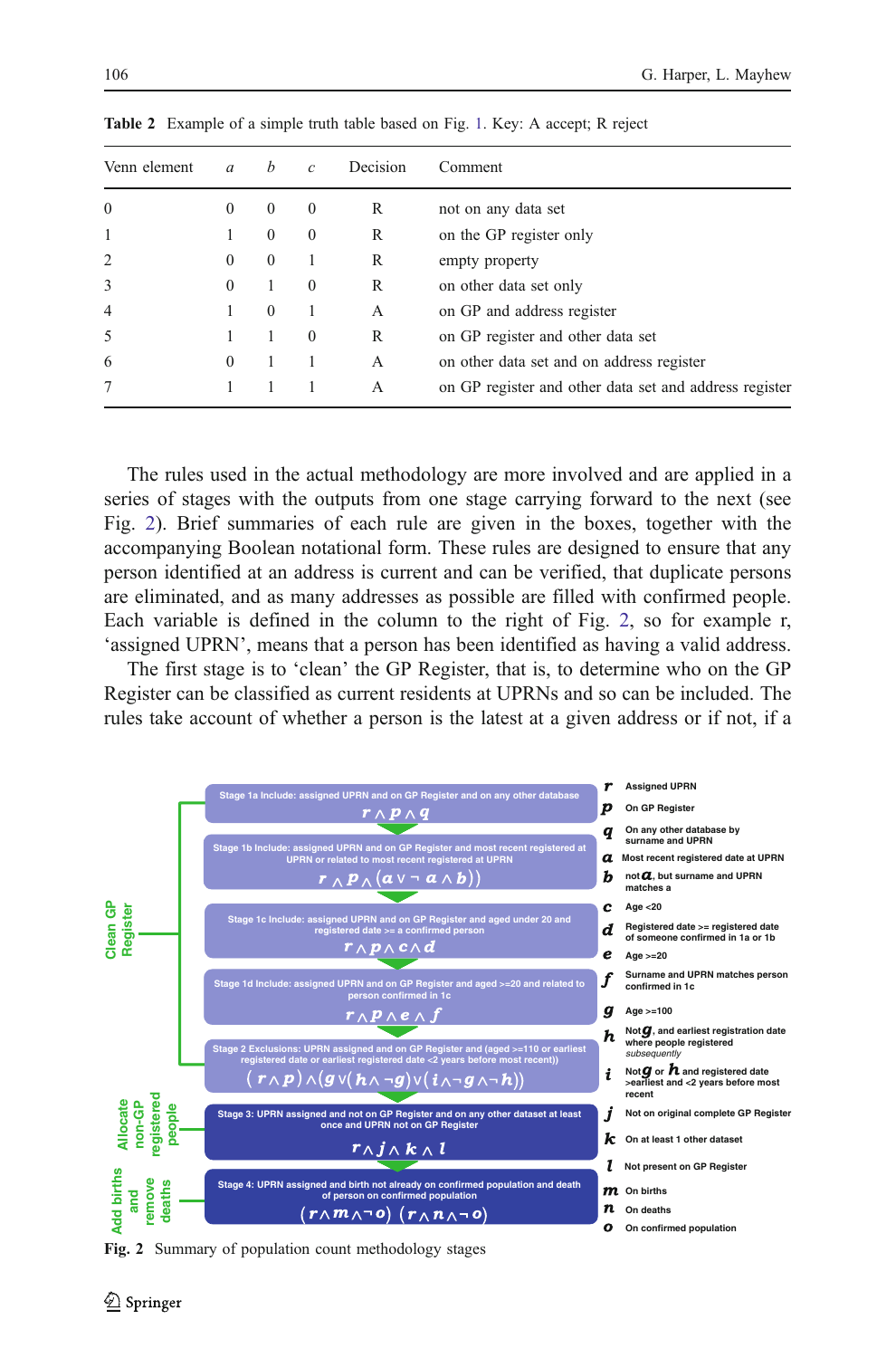person is related to someone by name to someone that is current; the cut off for children and young adults is taken to be 20. The next stage of processing the GP Register is to identify who can definitely be excluded, that is, who no longer lives at an address and are part of any list inflation. The third stage is designed to fill in any gaps in the population not covered by unused records. The fourth and final stage is a last check aimed at filling in gaps that the other data sets have not been able to fill and to remove people who have died but have not yet been removed from other data bases. The end result is a data set, which we define as the 'minimum confirmed population' according to the rules of the algorithm, with each record representing a confirmed current resident, their age and sex and UPRN. The route to confirming a person as a current resident and therefore 'confirmed' is summarised in Fig. 3.

#### Residuals

Residuals are defined as records that have not been able to be included or verified. They are an important indicator of the completeness of the methodology, and are represented in the simple example in Table [2](#page-10-0) in rows labeled 'R' (rejected). Each circle in Fig. [1](#page-9-0) corresponds to the three main elements of the methodology—the GP



Fig. 3 Pathway to determine if a person is a current resident at a UPRN or not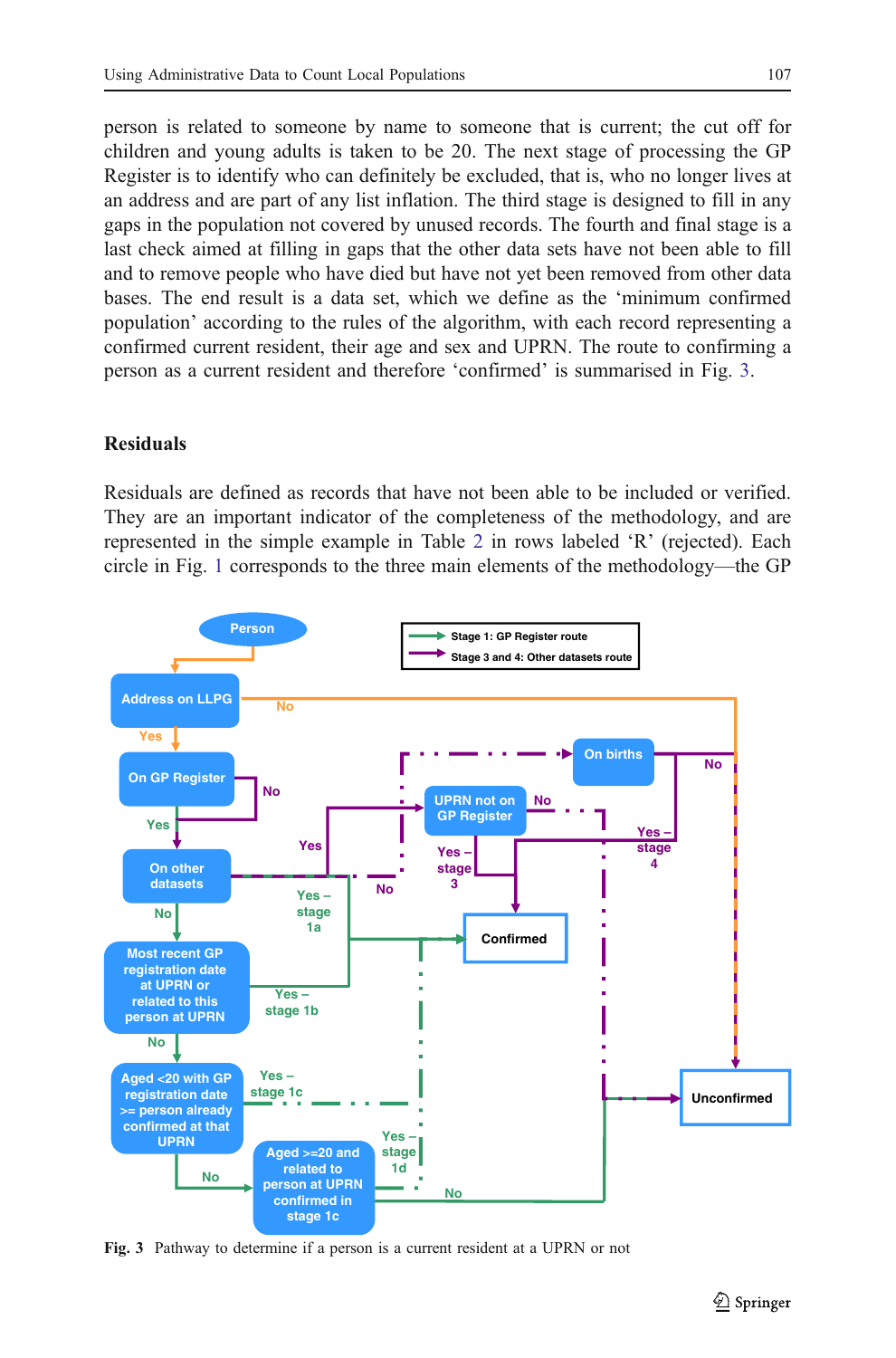Register, the property gazetteer (i.e. a record can be assigned a UPRN) and all other data sets. Categories 4, 6, 7 are part of the confirmed population if they meet the stated criteria, i.e. they are labeled 'A'. Categories 1, 2, 3 and 5 are not part of the confirmed population and are instead treated as residuals.

The number of residuals tends to rise with the number of data sets used and so is not of itself a measure of matching success, but is more an insight into the compilation of the individual data sets. Residuals consist of data set records for people who were not able to be assigned a UPRN, records for people who were assigned a UPRN but were not confirmed as current residents, and also duplicate records across the data sets for any of these aforementioned people, because people are liable to be present on more than one data set. The main sources of residuals are records which cannot be assigned a UPRN. Therefore techniques designed to decrease the number of residuals through the correct assignment of addresses are required. Residuals are not immediately discarded but can be evaluated to examine why they have been created and strategies developed for dealing with them. Note that those who are homeless but on a data register recorded as living at 'no fixed abode' or at e.g. their local GP surgery, are considered residuals because they cannot be assigned a UPRN. However, they can be separated out and quantified if necessary.

Figure 4 is a flow diagram summarising the residuals and possible changes to how they are handled. Colour shaded boxes refer to the corresponding Venn category in Fig. [1](#page-9-0). Boxes in black summarise what actions could be taken to reduce or include the residual records. For example, where a person is not included because they are not recorded on the existing input datasets, the suggested revision is to access other datasets that such a person may be recorded on. Residual sources are grouped together at the end to form a possible population 'extension' to indicate the range of uncertainty in any count.

The total number of residuals is the theoretical absolute maximum the confirmed population could be extended by, and the actual number of these that should be added is unknown and could in fact be zero. In practice many could be duplicates of other records that have been confirmed but could not be matched due to spelling or



Fig. 4 Residuals and possible remedial actions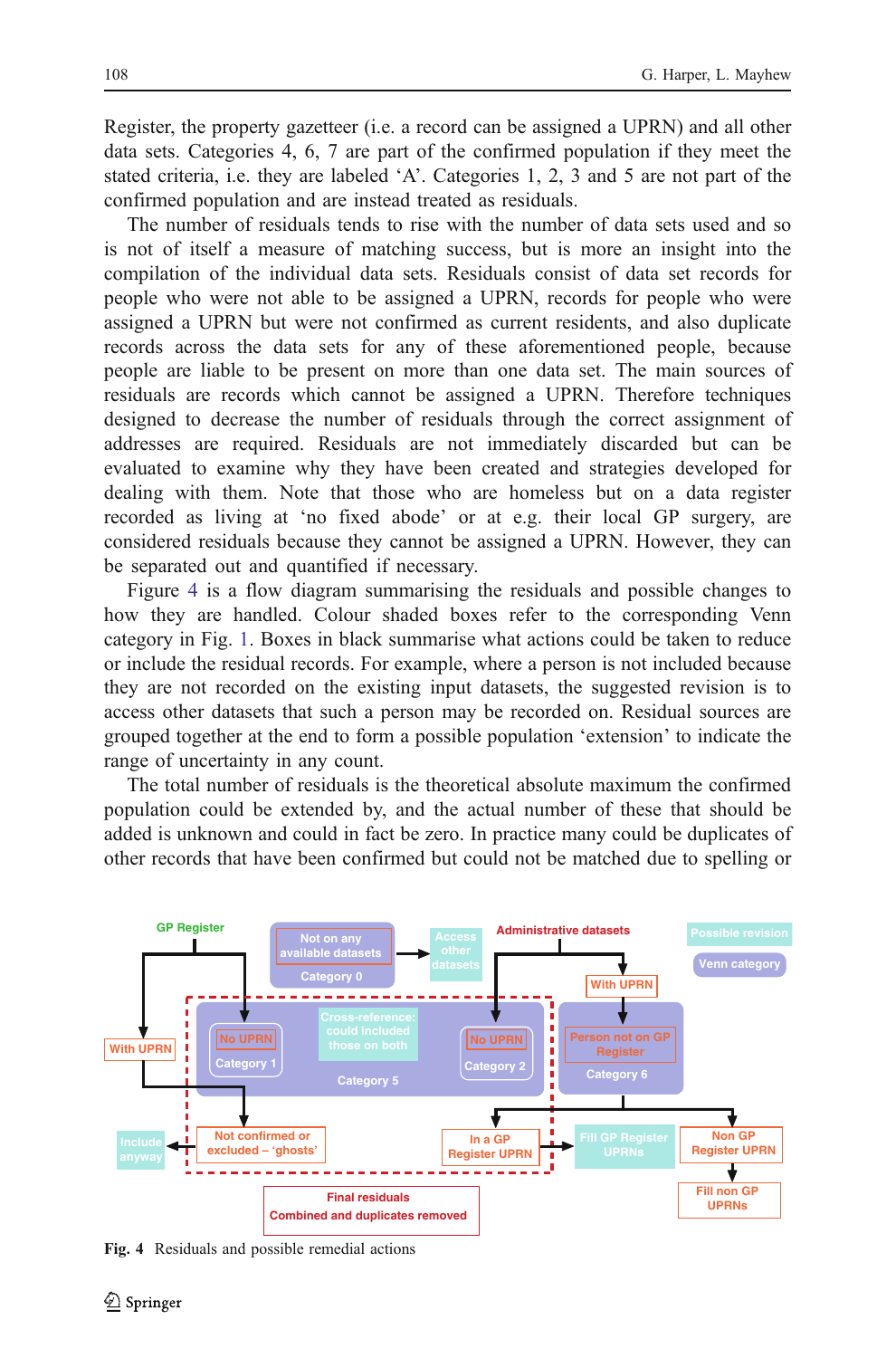other differences. It is for these reasons that the final result is called the 'minimum' confirmed population, but the theoretical maximum will always be uncertain due to reasons that can frequently be traced to quality issues within the source data.

#### Evaluation of Results

In testing the accuracy of any administrative count, it is important to recognise that there is no single gold standard against which estimates can be compared. Instead, a number of 'reasonability' checks are carried out on the final population count to ensure that the results are sensible, taking into account timing and definitional differences. The best sources, if possible to obtain, are often those which involve financial transactions or transfers of one kind or another (e.g. benefit or pension payments) since these are arguably more likely to be accurate. In addition, accuracy also needs to be considered in relation to why a population count is needed. For example, is it to assess the need for public transport or the number of state school places? The relevant population could be very different in each case.

Obviously, sources should be contemporaneous with the administrative snapshot where possible, although sometimes there may be a lag. Also administrative sources may be subject to changes of definition or eligibility as in the recent case of Child Benefit which was universal to the age of 16 but the Government is now intending to withdraw it from households with a higher rate tax payer. One can also use ONS MYEs or their equivalent such as Greater London Authority (GLA) estimates, although clearly there is a danger of circularity here since the purpose of an administrative count is to replace counts by other methods. However, their use for such purposes seems unavoidable until and unless they are replaced.

In practice, there are relatively few readily available administrative or other comparators, none of which is perfect and all of which are partial in coverage. Examples include:

- & Child Benefit numbers published by HM Revenue and Customs for children aged 0–16
- State Pension claimants by males  $(65+)$  and females  $(60+)$
- & Comparing the vacant UPRN rate with a local authority's own figures or Council Tax records
- UPRNs with high occupancy levels, greater than 9 people, are identified and checked for being multiple-occupancy
- Comparison with other sources from contemporaneous snapshots e.g. ONS MYEs or GLA figures, if the local authority is situated for example in the London area
- Number of children aged  $\leq 16$  without an adult at a UPRN is checked for possible explanations (e.g. parent or guardian is not on the GP register).

The question arises as to whether it is possible to create measures of confidence in estimates based on this approach using standard statistical methods and assumptions. In this regard different approaches can be envisaged. It is well known for example that the veracity of individual data sets varies both in completeness and coverage as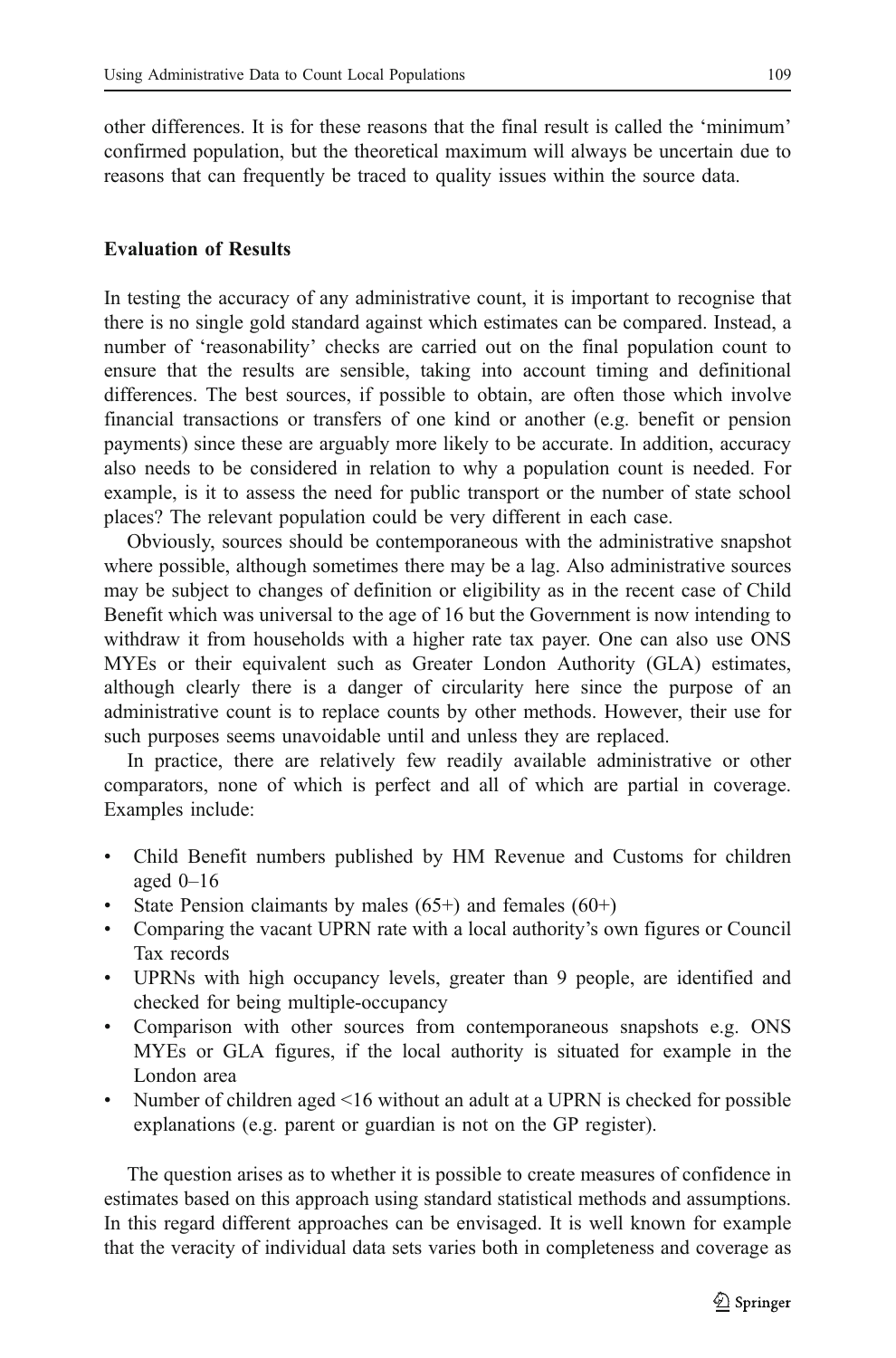well as accuracy, often in unknown ways. Sensitivity analysis can be undertaken by relaxing or varying certain assumptions in the methodology or by systematically adding or removing data sets; however, the approach which we find makes most practical sense is to split up the population into groups with strict rules of association and assigning labels such as 'confirmed' or 'probable'.

Small surveys can then be undertaken to assign probabilities to a sample of members in each group to establish whether they should be included or not, with a given level of statistical confidence; in theory, these could piggy-back on other routine surveys, for example housing or health and life style surveys and we have some experience of this. Although we have not designed and conducted such a survey ourselves, we are aware of at least one occasion of where our data was used by local emergency services to check on people living in streets that had been severely impacted by a small localised tornado. Although hardly a model on which to build, the feedback we received was that the data were the most accurate they had ever seen!

#### Matching Algorithms

Thus far, we have said little about the data matching process itself which comprise the techniques needed to link people to addresses and between data sets. In an ideal world, each record on every data set would have one or more unique identifiers and so matching would be straight forward, e.g. a person identifier such as a national insurance number, NHS number, and a UPRN. In practice, the GP register is the only data set to have a unique person identifier in the form of the NHS number. The Local Property Gazetteer has UPRNs for each address and the School Pupil Census a UPN or Unique Pupil Number, but this covers only a narrow age range.

With the cancellation of the planned national identity card system, it is unclear whether there will ever be a universal basis for uniquely identifying individuals or a citizen's index that could be used as a basis for a population register. Councils typically match council tax information to the UPRN, but matching records to UPRNs is still not common practice across other data sets. This means that we must resort to other methods of matching people either to addresses or to each other until other solutions are found. Since data sets may comprise many thousands of records, it is important that the matching process should be automated as far as possible, but also that the processes should also be accurate.

Data sets are variable in their quality and standards of completion. With addresses, the same address can be captured in varying ways either through data entry mistakes, misspelling or the existence of aliases. With individuals, sources of error are variations in spellings, data coding and preparation, use of name synonyms and nicknames, Anglicisation of foreign names, double-barrelled names, cultures that commonly incorporate the same title in the name, e.g. Singh or Kaur, use of initials, truncation and abbreviation, forename and surname swapped round, missing words and extra words (Gill, [2001](#page-25-0)). Dates of birth may not be reliable either; the day or month may be substituted with a default value if it is not known, or have a character entered incorrectly.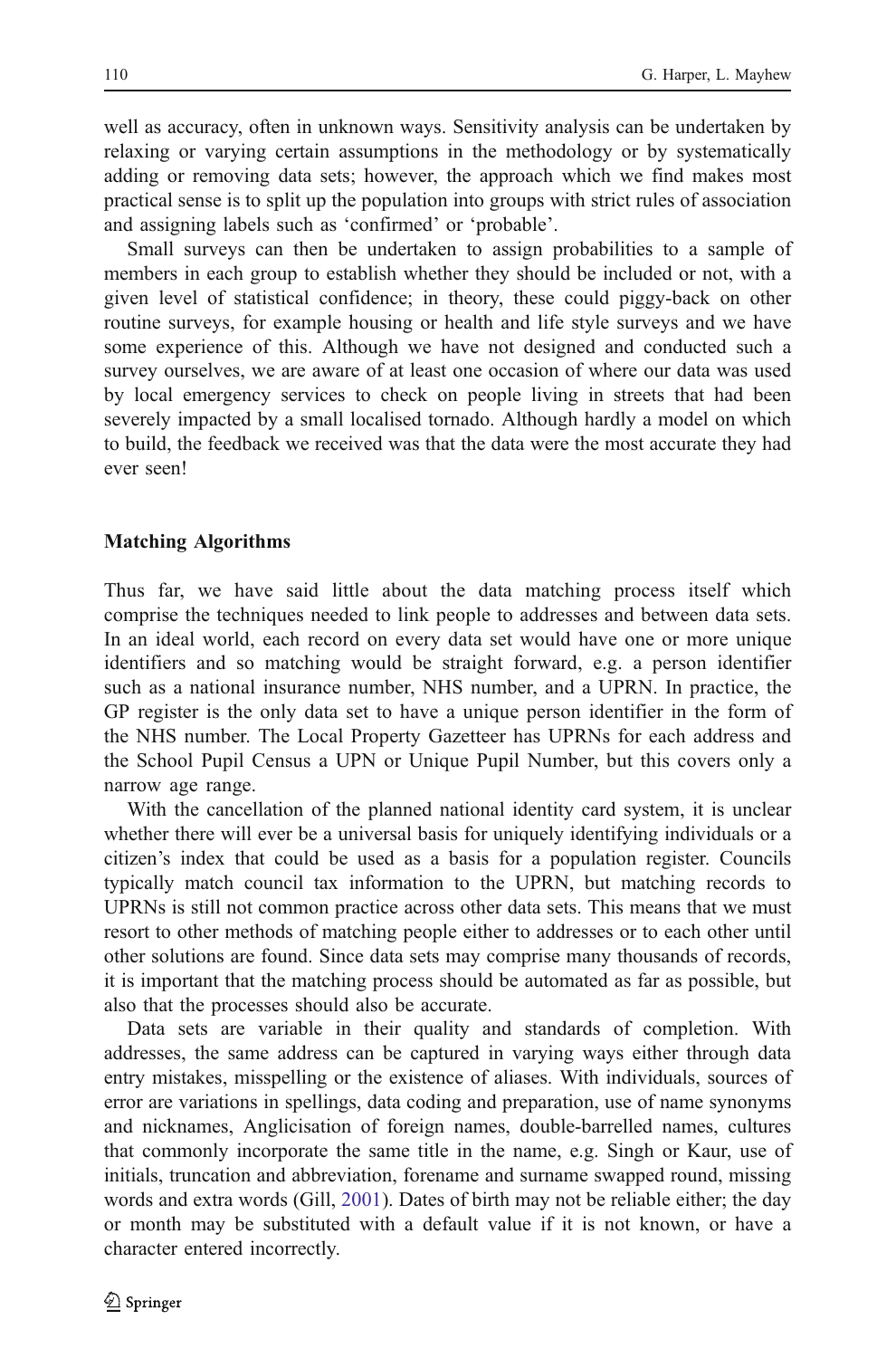A crucial consideration is that different data sets may be collected for different purposes, and so were not designed for easy, accurate matching. Matching methods therefore need to reflect this and algorithms must recognise common differences and formats. While these algorithms are suited for matching local administrative data, the processes can become very technical and there is a substantial literature on record linkage that goes into more detail (Ericksen and Kadane ([1986\)](#page-25-0), Winkler ([1995\)](#page-26-0), Gill [\(2001](#page-25-0)), de Bruin et al. ([2004\)](#page-25-0), Jenkins et al. [\(2008](#page-26-0)), Office for National Statistics [\(2010a\)](#page-26-0)). In our approach the two main categories used in record linking are address matching and person matching, as described below.

#### 1. Address Matching

For the purpose of the population count, every data record needs an address to act as a proxy for a household and to be used as the unit for capturing current residents. To ensure that the correct match is identified across data sets, the addresses are standardised by finding each address in the available property gazetteer and representing each with its unique property reference number (UPRN) on the data base. A purpose-built address matching algorithm has been designed to do this.

Unavoidably, a small percentage of addresses will remain that cannot be matched in this way. These tend to be formatted so differently from the gazetteer version that they need to be processed manually to choose the correct match. This is facilitated in our methodology by a semi-automatic process with manual over-ride. If after this a UPRN can still not be confidently assigned, the record becomes a 'residual' as defined and discussed in the previous section.

A record is designated a residual due either to the address being outwith the study area, the address is missing a vital discriminatory piece of information, usually the SAON (Secondary Addressable Object Name), the address contains a SAON that has not yet been recorded in the gazetteer, or the address is too 'noisy' or incomplete to assign a match with any confidence. Figure [5](#page-16-0) sorts these cases into five categories (0 to 4) and suggests solutions to improve UPRN assignment for each as matching proceeds. For example, for addresses that contain a SAON (usually a flat number) that is not recorded in the property gazetteer, but the PAON (Primary Addressable Object Name, usually the street number and name) does exist, a 'dummy' UPRN will be generated.

2. Person Matching

Person matching is used in the population count to ensure that the same person is matched across multiple data sets, particularly between the GP Register and other data sets. There is no single unique person identifier on the data sets to allow full exact matching, so a technique is employed using the forename, surname and date of birth fields. Gill [\(2001](#page-25-0)) and others review the issues in person matching and our methods entail similar considerations; however, we note in passing that effective person matching techniques will become critical as the value of linking administrative data is increasingly recognised and if future censuses are to be constructed in this way. In particular, names can offer clues to a person's nationality or ethnicity especially when used in combination with a range of administrative data sources. We exploit this property in applications of our methodology (not discussed here).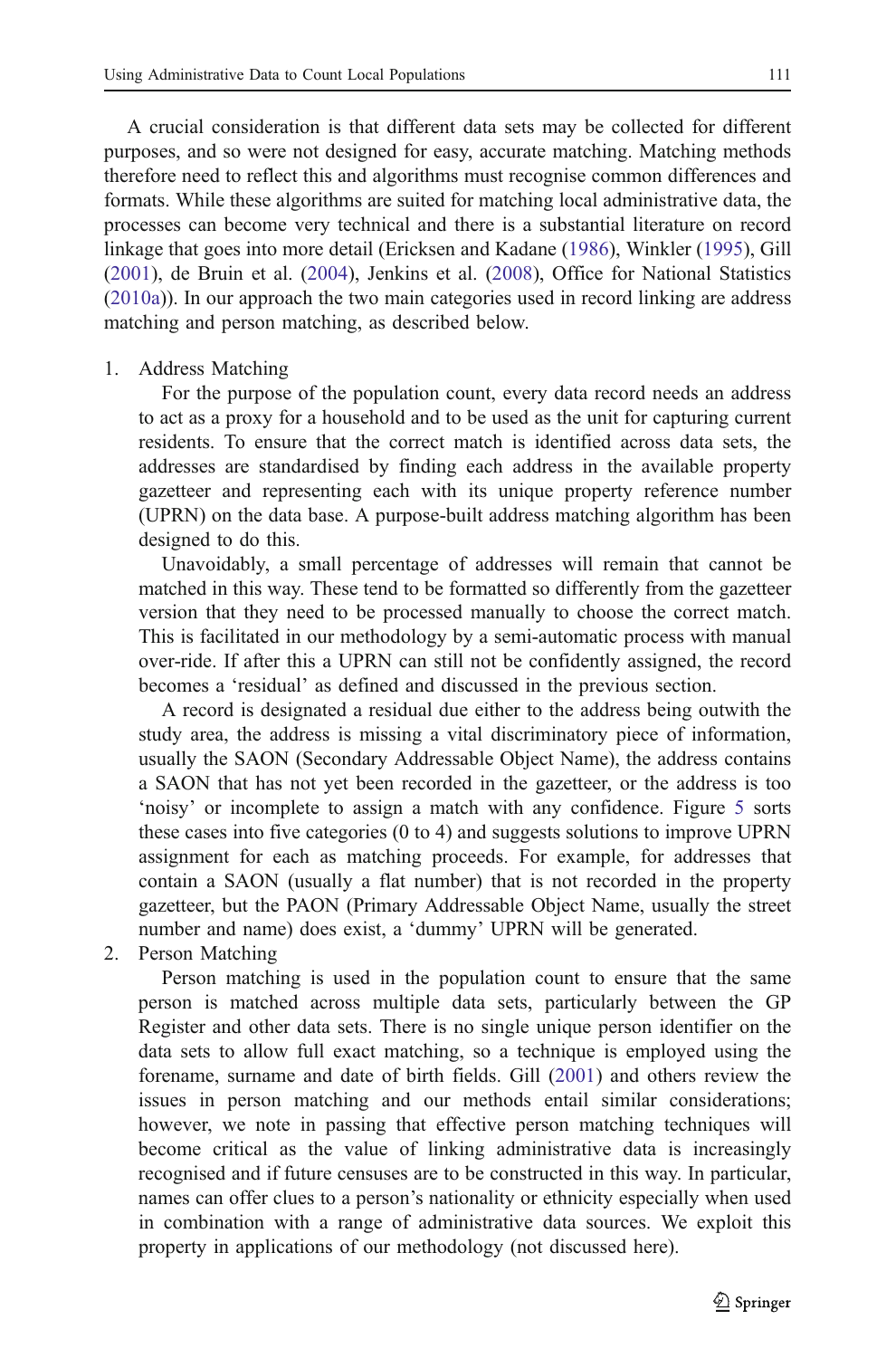<span id="page-16-0"></span>

Fig. 5 Extended UPRN assignment flow chart. Key:  $SAON =$  Secondary Address Object, PAON = Primary Address Object

#### A Worked Example

The methodology is now illustrated by means of the following case study which is based on the London Borough of Barking and Dagenham and uses an administrative snapshot date taken at 30th September, 2008. In this case, the UPRN assignment rate to addresses in the data sets was very high at around 98%, and so it was possible to include practically all available data records in the analysis. A summary of the audit trail for this case study is given in Table [3](#page-17-0) based on each of the stages in Fig. [2,](#page-10-0) in which the confirmed additions to the population for each of the four stages are shown and also the numbers of records eliminated. It shows that the final population count obtained was 171,851 people.

For this case study, reasonability checks using data available at the time yielded the following results:

 $\Box$  44,258 children aged 0–16 were counted, compared to 44,985 on Child Benefit August 2008 (source: HMRC)

 $\Box$  7,492 males aged 65 and over compared to 7,830 males aged 65 and over claiming state pension as at August 2008 (source: DWP)

 $\Box$  13,915 females aged 60 and over compared to 14,050 females aged 60 and over claiming state pension as at August 2008 (source: DWP)

 $\Box$  23,801 single occupancy UPRNs compared to 20,720 on Census 2001

 $\Box$  Vacant UPRN rate=3.9% compared to 2.8% from Valuation List March 2008 (source: Communities and Local Government)

 $\Box$  152 UPRNs of the 68,247 allocated UPRNs have  $>$  nine people, covering 1,829 people in total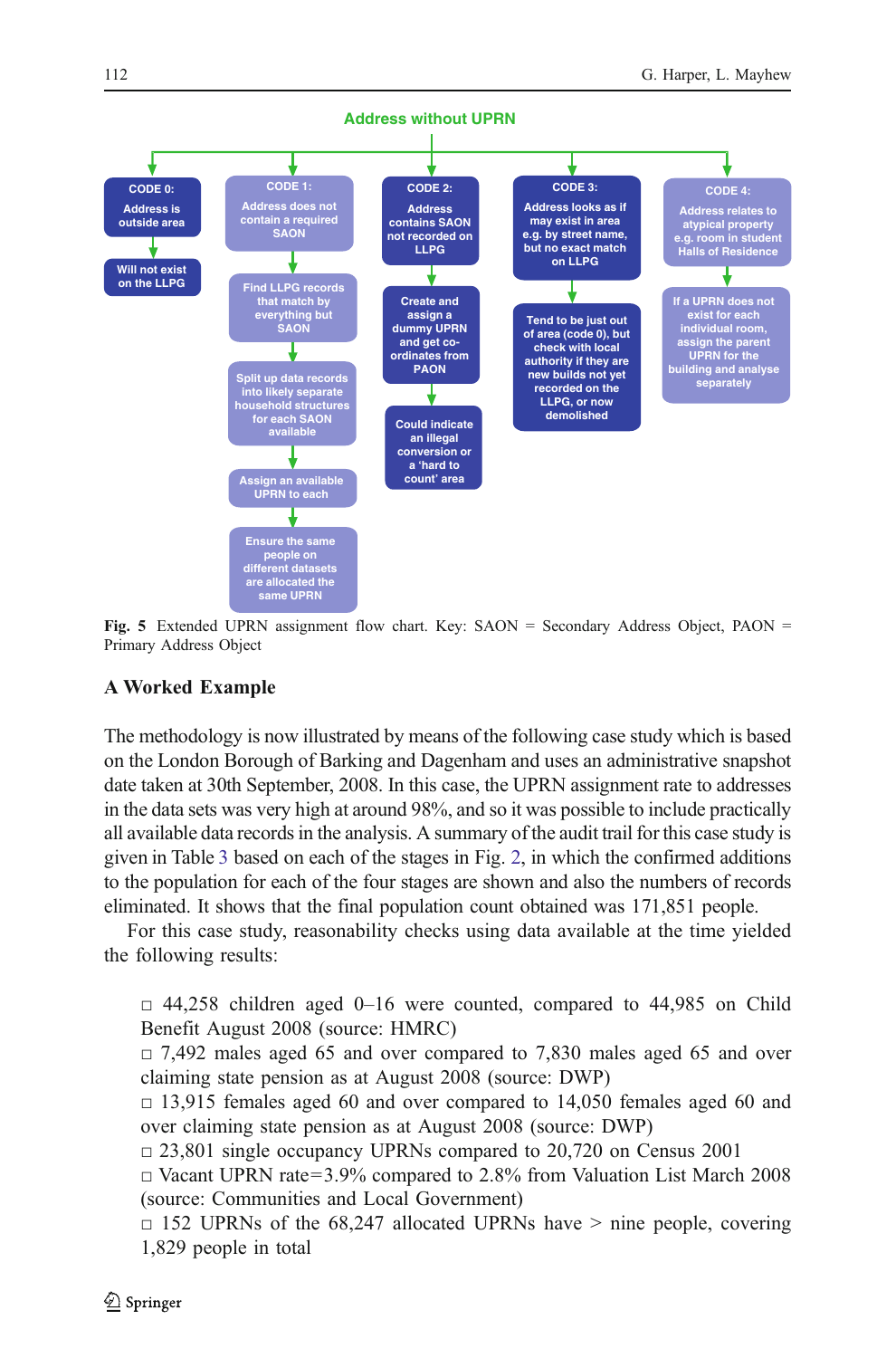| Stage                                                                                                          | Summary                                                                                                                                                                                                                                       | Main comments                                                                                  | Population<br>count |  |
|----------------------------------------------------------------------------------------------------------------|-----------------------------------------------------------------------------------------------------------------------------------------------------------------------------------------------------------------------------------------------|------------------------------------------------------------------------------------------------|---------------------|--|
| 1 and $2 -$ Clean GP<br>Register                                                                               | Identify current registered<br>patients at each UPRN to be<br>included                                                                                                                                                                        | $\Box$ 1,607 GP patient records<br>could not be assigned a<br><b>UPRN</b>                      | $+156,764$          |  |
|                                                                                                                |                                                                                                                                                                                                                                               | $\Box$ 59,730 UPRNs have<br>current patients to include                                        |                     |  |
|                                                                                                                |                                                                                                                                                                                                                                               | $\Box$ 11,269 UPRNs have no<br>current GP patients to<br>include                               |                     |  |
|                                                                                                                |                                                                                                                                                                                                                                               | $\Box$ 21,520 GP patients can be<br>excluded                                                   |                     |  |
| $3 -$ Identify additional<br>people from other<br>data sets and allocate<br>to as yet unfilled<br><b>UPRNs</b> | Eliminate people on Council Tax,<br>Benefits, Electoral Register and<br>School Census who are already on<br>GP Register. Then identify which of<br>the remaining 55,562 records are in<br>the 11,269 unfilled UPRNs, and<br>remove duplicates | $\Box$ Eliminated 167,455<br>duplicate people using<br>person matching across all<br>data sets | $+14,496$           |  |
|                                                                                                                |                                                                                                                                                                                                                                               | $\Box$ Leaves 55,562 records to<br>check                                                       |                     |  |
|                                                                                                                |                                                                                                                                                                                                                                               | $\Box$ 20,194 records across data<br>sets have 'unfilled'<br><b>UPRNs</b>                      |                     |  |
|                                                                                                                |                                                                                                                                                                                                                                               | $\Box$ Reduced to 14,496 people<br>after removing duplicates                                   |                     |  |
|                                                                                                                |                                                                                                                                                                                                                                               | $\Box$ Leaves 35,368 records to<br>check that do not have a<br>non-GP Register UPRN            |                     |  |
| $4 - Add$ births and<br>remove deaths                                                                          |                                                                                                                                                                                                                                               | $\Box$ 2,381 of the 3,005 births<br>are already included                                       | $+604$              |  |
|                                                                                                                |                                                                                                                                                                                                                                               | $\Box$ 624 births are additional,<br>604 with UPRN                                             | $-13$               |  |
|                                                                                                                |                                                                                                                                                                                                                                               | $\Box$ Subtract 13 deaths from<br>existing population base <sup>a</sup>                        |                     |  |
|                                                                                                                |                                                                                                                                                                                                                                               | Population Base =                                                                              | 171,851             |  |
| Covers 68,247 UPRNs of a possible 70,999                                                                       |                                                                                                                                                                                                                                               |                                                                                                |                     |  |
| Leaves 2,752 unallocated UPRNs=3.9%                                                                            |                                                                                                                                                                                                                                               |                                                                                                |                     |  |

<span id="page-17-0"></span>Table 3 Population count audit trail for a case study

<sup>a</sup> It is not unusual to add more births than deaths at this stage of the process. In general, we find a greater time lag between when a baby is born and registered with a GP (which is the responsibility of individuals), as compared with a death being registered and being removed from a GP register (which is the responsibility of the coroner system and GP).

The population count of children 0–16 is less than the 2008 Child Benefit count by only 727. The counts of males aged 65+ and females aged 60+ are 338 and 135 less respectively than state pension counts at August 2008. Hence, these two comparators suggest that the administrative count may slightly understate the population in these two age bands, assuming that the pension and benefit counts to be accurate and contemporaneous. The number of single occupancy households is higher than the Census 2001 count, but it is not implausibly different given the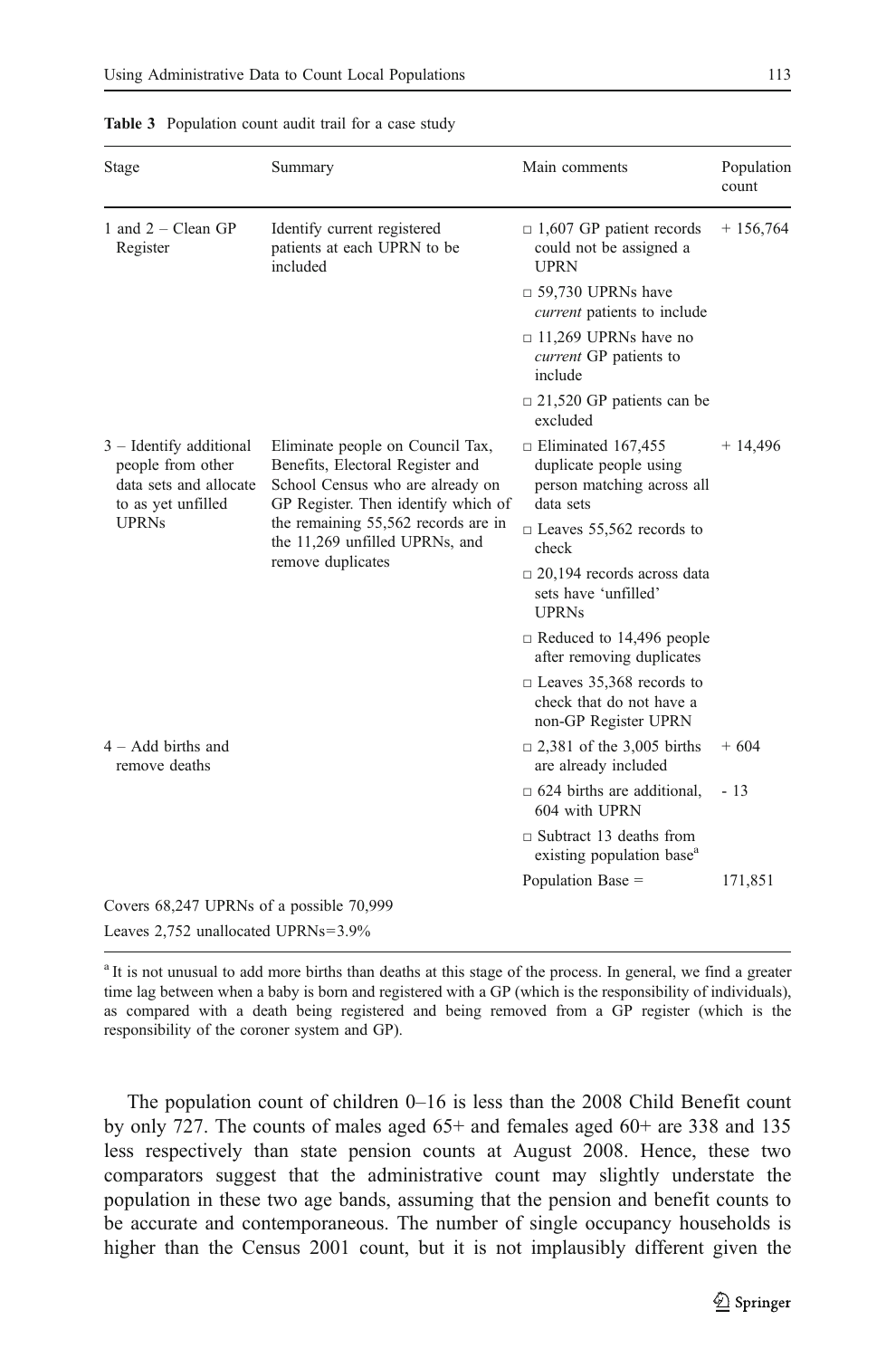timing differences between snapshots. The vacant UPRN rate of 3.9% is 1.1% higher than the 2.8% given for March 2008 for the number of vacant dwellings and second homes as a percentage of total number of dwellings on the Valuation List. However, this difference can be explained by timing and definitional differences, for example when records are added after a property is built differ on the LLPG and the Valuation List.

It is assumed that any UPRN with more than nine people in residence is potentially unusual and could indicate an error. Only 152 or 0.2% of the allocated UPRNs are affected by this, and all were checked for possible explanations. Approximately 40 of the people affected are in UPRNs known to be hostels and a further 319 in addresses that are obviously care homes. The highest occupancies of any UPRN, 28 to 61, are in these properties. The remaining cases are distributed across normal residential addresses with occupancy predominantly in the lower ranges of 10 to 15 (see Fig. 6). This very small number and the fact that many are genuinely multiple occupancy properties again indicate that the results are capturing legitimate household structures. This could be further refined and validated by obtaining the maximum capacities of known multiple occupancy addresses (e.g. hostels).

Numerous other checks are possible, including for example the number of households in which there are children but no adults. Few in number, these cases can arise where the child occurs on a data base but not the parent or guardian, e.g. an adult who is unregistered with a GP or is not the person responsible for paying council tax, etc. Based on the experience of other case studies, such checks provide confidence that the results are reasonable; however, it is always useful to consult local authority experts and analysts for further verification (e.g. in cases of recently demolished areas). Further comparisons may also be undertaken with alternative sources of population estimates, although clearly there is danger of circularity—i.e. using external estimates to verify an administrative count which is in turn is being used to validate an external estimate.

The external estimates available are the ONS MYEs or GLA figures, if the authority is situated in the London area. It is possible to envisage a number of different checks against these sources, for example comparison by age band, or at sub-authority level, such as ward or Super Output Area level (note that a comparison at a household level is not an option using GLA or ONS sources). We illustrate our findings with a comparison by 5-year age band as shown in Table [4](#page-19-0). In constructing the age bands using administrative data, it is necessary to take into account a relatively small number of confirmed records for which there is no date of birth, no

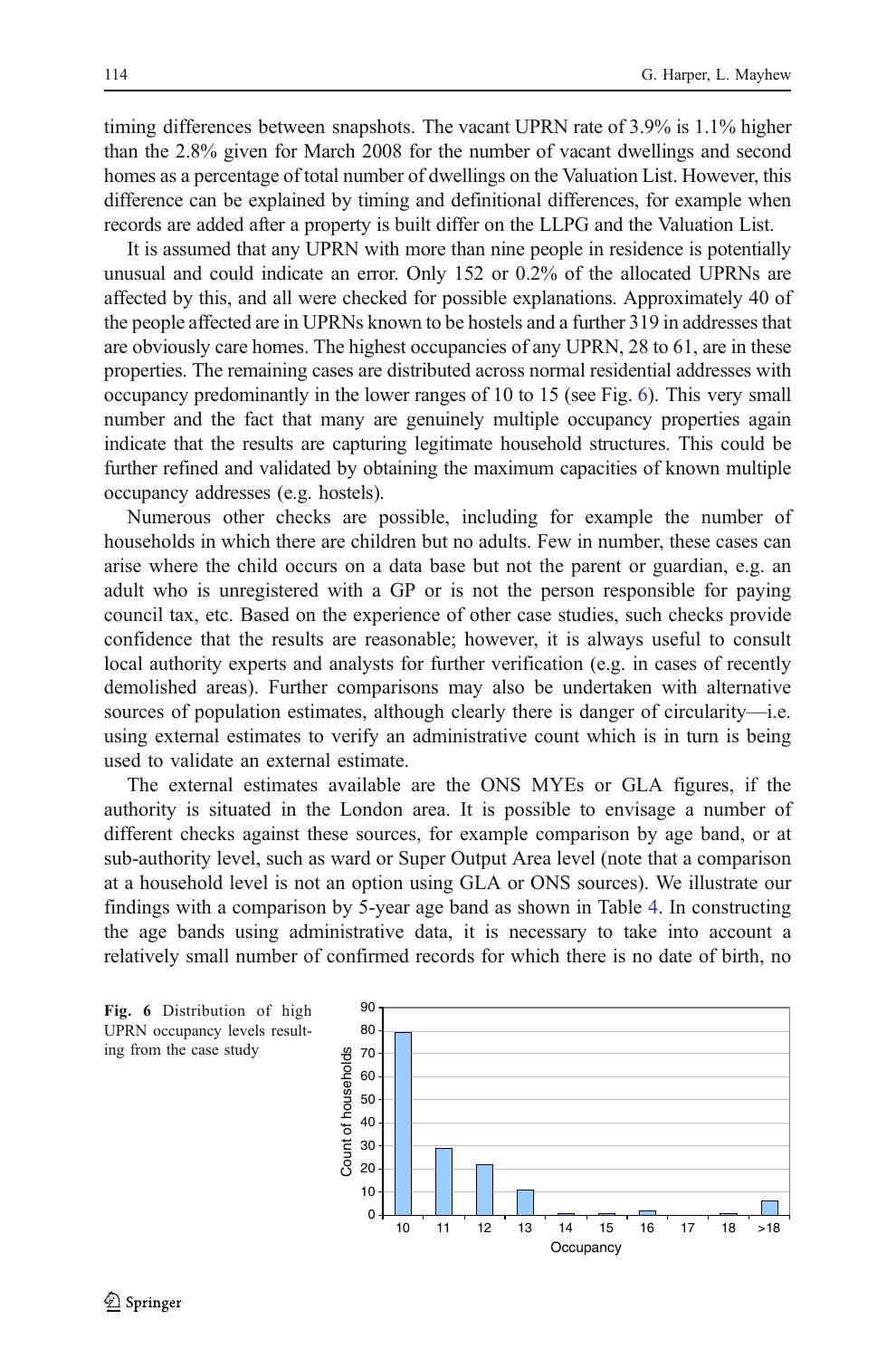<span id="page-19-0"></span>gender, or both. Since it is possible to establish that many of the 'age-unknowns' fall into the adult age range, it is relatively straightforward to devise an arguably reasonable distribution of these among the relevant age groups to correct for this.

As Table 4 shows, the administrative population count at 30th September 2008 is higher than the original ONS MYE 2008 count of 168,853 by 2,998 persons. In May 2010, the ONS revised its MYEs for 2002 to 2008 to reflect improvements to methods and data sources on migration. The revised 2008 figures, only published in rounded form, have been included in column four of Table 4. Interestingly, the new count comes to 171,600, which is now only 251 less than the administrative count. However, it is worth drawing attention to the fact that the administrative count was produced and disseminated within 3-months of the snapshot date, as compared with the ONS revised count which took 2 years longer to produce an almost identical total figure.

The GLA publishes population projections for London boroughs. Unlike ONS it uses housing units in its methodology, taking into account expected future housing development in an area (Hollis and Chamberlain March [2009](#page-26-0)). The GLA 2008 low and high variants give counts of 167,475 and 172,400 respectively for Barking and Dagenham, with the higher variant designed to cope with higher anticipated migration

| Age<br>group | Administrative<br>population at<br>30/9/2008 | ONS <sup>a</sup> 2008 MYE<br>$\text{(old)}$ | $ONSb$ 2008 MYE<br>(revised) | <b>GLA</b> <sup>c</sup> 2008<br>(revised) |
|--------------|----------------------------------------------|---------------------------------------------|------------------------------|-------------------------------------------|
| $0 - 4$      | 15,059                                       | 15,735                                      | 15,800                       | 15,742                                    |
| $5 - 9$      | 12,438                                       | 11,554                                      | 11,600                       | 11,465                                    |
| $10 - 14$    | 11,993                                       | 11,879                                      | 11,900                       | 11,382                                    |
| $15 - 19$    | 11,276                                       | 11,380                                      | 11,500                       | 11,472                                    |
| $20 - 24$    | 13,078                                       | 12,255                                      | 12,700                       | 10,152                                    |
| $25 - 29$    | 12,614                                       | 12,861                                      | 13,800                       | 12,835                                    |
| $30 - 34$    | 12,204                                       | 12,192                                      | 12,700                       | 13,934                                    |
| $35 - 39$    | 14,007                                       | 13,067                                      | 13,300                       | 13,790                                    |
| $40 - 44$    | 13,698                                       | 13,470                                      | 13,600                       | 13,460                                    |
| $45 - 49$    | 10,827                                       | 11,081                                      | 11,200                       | 11,529                                    |
| $50 - 54$    | 8,433                                        | 8,749                                       | 8,800                        | 9,247                                     |
| $55 - 59$    | 8,129                                        | 7,553                                       | 7,600                        | 8,099                                     |
| $60 - 64$    | 6,658                                        | 6,767                                       | 6,800                        | 7,329                                     |
| $65 - 69$    | 5,029                                        | 4,878                                       | 4,900                        | 5,255                                     |
| $70 - 74$    | 4,702                                        | 4,503                                       | 4,500                        | 4,746                                     |
| $75 - 79$    | 4,707                                        | 4,281                                       | 4,300                        | 4,473                                     |
| $80 - 84$    | 3,685                                        | 3,418                                       | 3,400                        | 3,694                                     |
| $85+$        | 3,316                                        | 3,230                                       | 3,200                        | 3,371                                     |
| Total        | 171,851                                      | 168,853                                     | 171,600                      | 171,976                                   |

Table 4 Comparison of case study population age breakdown from different sources

<sup>a</sup> Source: Office for National Statistics © Crown Copyright 2009 (experimental statistics)

<sup>b</sup> Source: Office for National Statistics © Crown Copyright 2010 (experimental statistics)

<sup>c</sup> Source: GLA 2010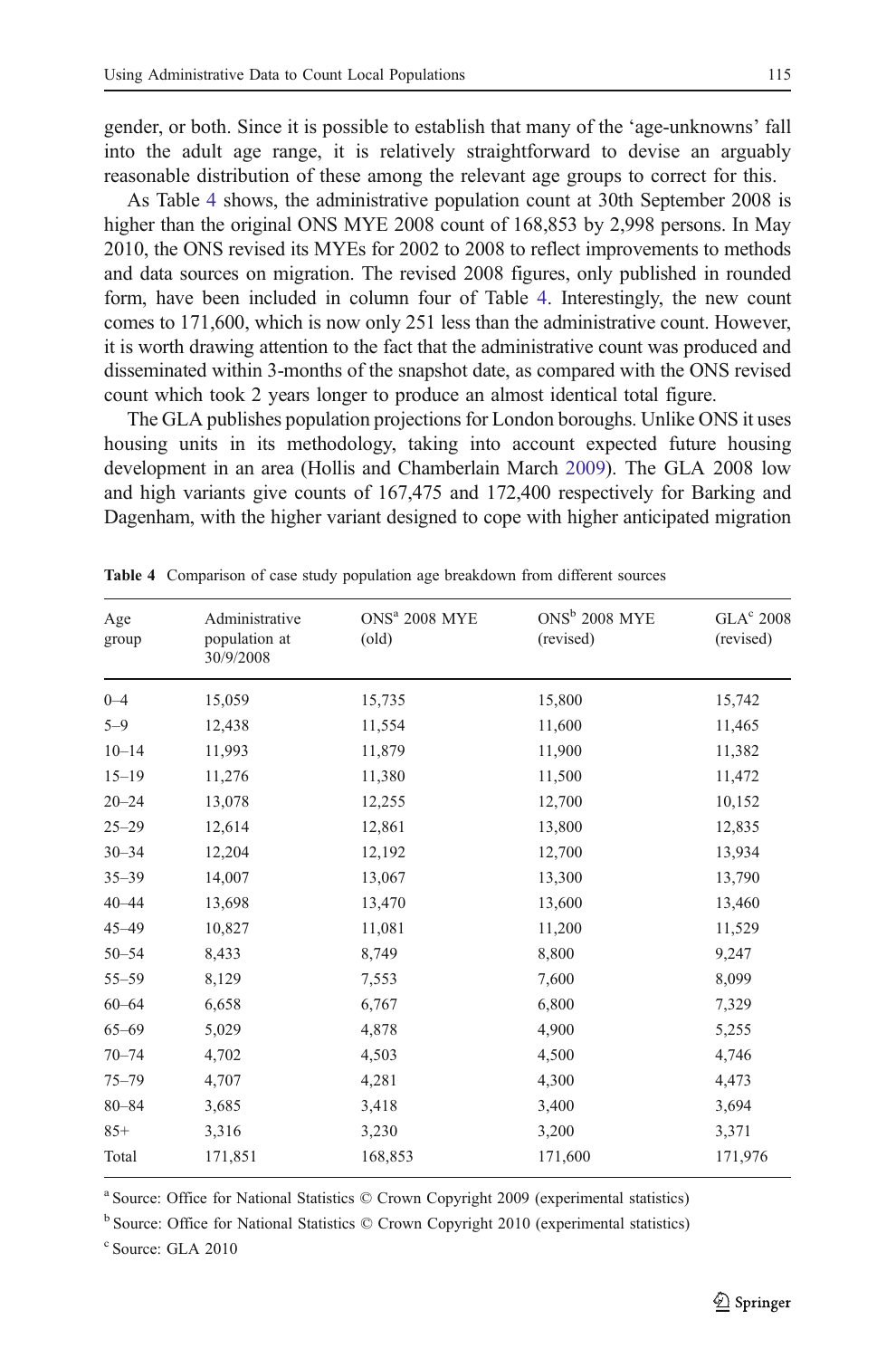assumptions. As is seen, the administrative count is within these margins, but closer to the higher variant. The same was true when we compared the administrative count with GLA 2009 estimates, namely that the administrative count lay between the low and high variants. The GLA's revised 2008 figure of 171,976, shown in column five in Table [4,](#page-19-0) is only 125 higher than the administrative count, but again took 2 years to be published.

There are both similarities and differences between the counts for separate age bands for each source. The administrative count is lower than ONS for ages 0 to 4, although it is not completely clear why this should be so since both GP and birth registrations are considered reliable sources. Higher administrative counts are found in the 5–9, 20–25, 35–39 and 55–59 age groups and we have generally found this to be the case in other areas we have used this methodology, especially in London (e.g. see Mayhew and Harper [2010](#page-26-0)). Reasons for this are necessarily speculative to a degree and are probably methodological in origin rather than just timing differences. For example, other sources include a baseline based on the 2001 Census and thus are possibly distorted by low response rates and imperfect imputation at the time, and secondly, failing to account properly for migration.<sup>6</sup>

Figure [7](#page-21-0) is a chart summarising the differences between the administrative count and the three other 2008 sources by 5 year age band. In general, the administrative count is relatively higher in age bands up to 25, lower between 25 and 35 than either ONS or GLA; but at older ages the differences tend to be narrower. Any estimates in the age range 20 to 40 from whatever source must be considered less robust than in other age bands because this population tends to be hardest to count. Since the administrative data approach uses current data sources in general, it is arguably a more accurate reflection of the population dependent on or using local and other services. However, each methodology is clearly different, and so has to be taken on its own merits.

The above comparisons demonstrate that each source is relatively close to each other with differences of less than 2% at the aggregate level, although the earlier availability of the administrative count makes it much more attractive from a user perspective. Larger differences became apparent when comparisons are made at ward level. We found that, based on all 17 wards in the case study, the percentage difference between the administrative count and ONS ranged from −12.9% to +8.2% with a root mean square deviation of 547 persons (average ward population is around 10,000). The same comparison using GLA 2008 (revised) figures at ward level gave slightly more extreme results, with percentage differences ranging from −17.9% to +8.1% and a root means square deviation of 621 persons.

Based on the 109 Lower Super Output Areas (LSOAs), the percentage differences between the administrative count and ONS were considerably higher, ranging from −37.7% to +15.2% with a root mean square deviation of 138 persons (the average LSOA population in this local authority is around 1,600). Clearly, these results are based on one London borough and may not be generalisable; however, they suggest that even if population figures at local authority level are comparable from the three sources, the gaps at more disaggregate geographies are greater and potentially much more of a problem, depending on the type of intended application (see Harper and Mayhew [2011](#page-26-0) for more discussion of this point).

<sup>6</sup> Undercounts in the MYEs have led them to be declared 'unfit for purpose' (House of Commons Treasury Committee [2008,](#page-26-0) p3) for many areas.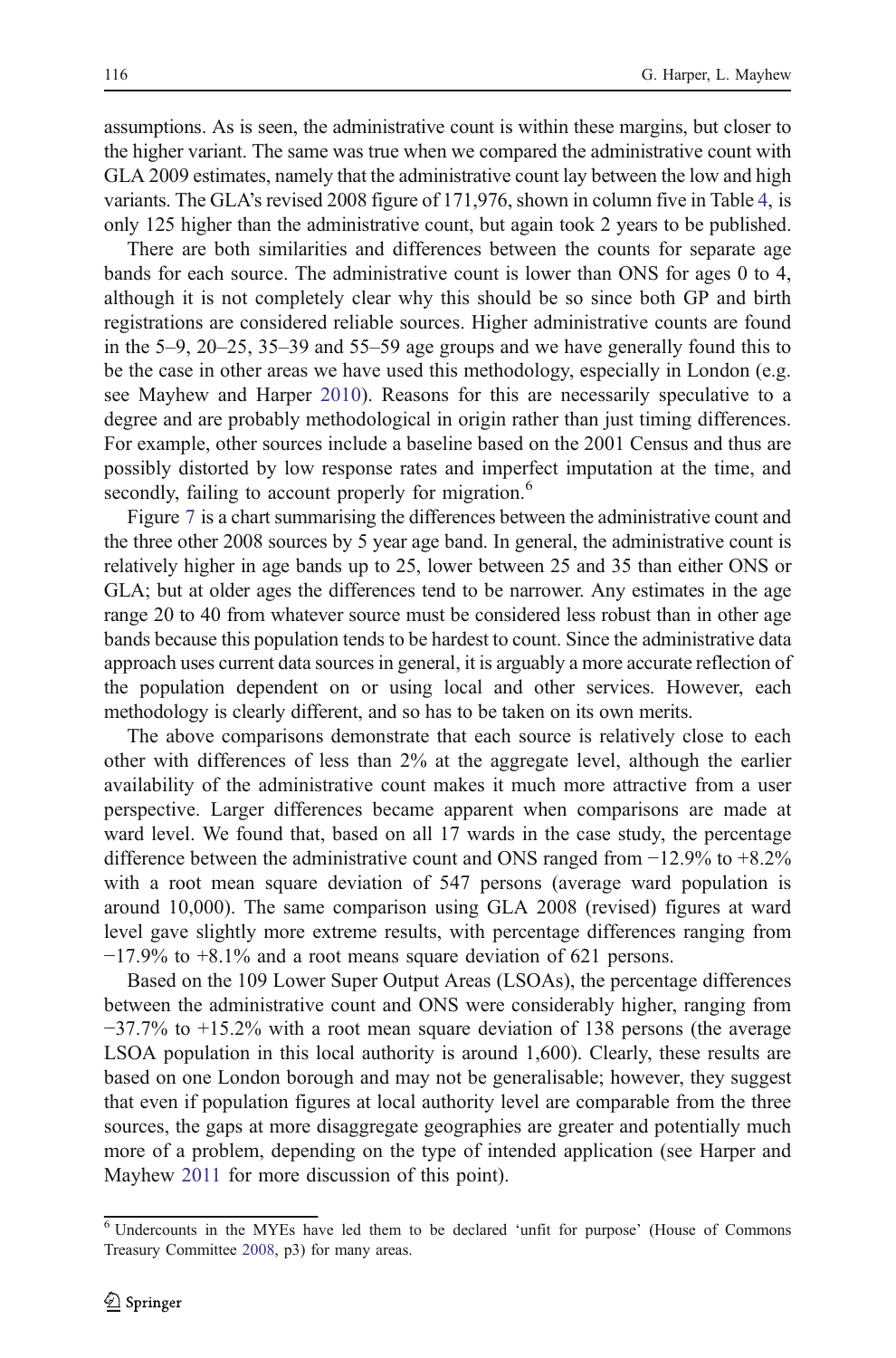<span id="page-21-0"></span>

Fig. 7 Chart showing the differences in estimates by age group between the administrative count and ONS and GLA

In reaching these conclusions, it has been necessary to discard those administrative records that did not conform to the methodology. Table [5](#page-22-0) contains a brief enumeration of the rejected categories (rows 1, 2, 3, and 5) for the case study as defined and set out in Fig. [1](#page-9-0) and Table [2](#page-10-0). In general, we observe that the quantity of rejects is reassuringly small in relation to the confirmed population count, but as previously noted their number tends to rise with the number of data sets being used. In this regard, every case tends to be different and so it is not easy to draw general conclusions as it depends on the quality and number of data sets.

The question arises as to which count is the most reliable. Since the administrative methodology relies on current actual data rather than synthetically adjusted counts from a census base that is over 10 years old, it is arguably more likely to be accurate. It is based on the current dwelling stock and households as well as current data that has been systematically validated and combined. In broad terms, administrative counts are better at capturing recent arrivals in an area and so tend to be higher in areas where there is greater population turnover. Is it always the case that the administrative count will be close to conventional estimates?

It may be argued that this particular London borough is more straightforward than others in the sense of not having a particularly complex population and thus is unable to provide a strong enough test for the methodology. A much tougher challenge was the London Borough of Tower Hamlets, also in east London. This has a large student population, is undergoing massive re-generation, and has many second homes among the many new developments. These factors contributed to Tower Hamlets having the highest property vacancy rate we have observed so far in any location at 7%. In addition, and partly as a result of these factors, we also found that 13% of the confirmed population was not registered with a GP, but are people that were indentified from other data sets. On this basis, we found that Tower Hamlets had an administrative population count that was 6.5% higher than the comparable ONS MYE as compared with only 1.8% in Barking and Dagenham.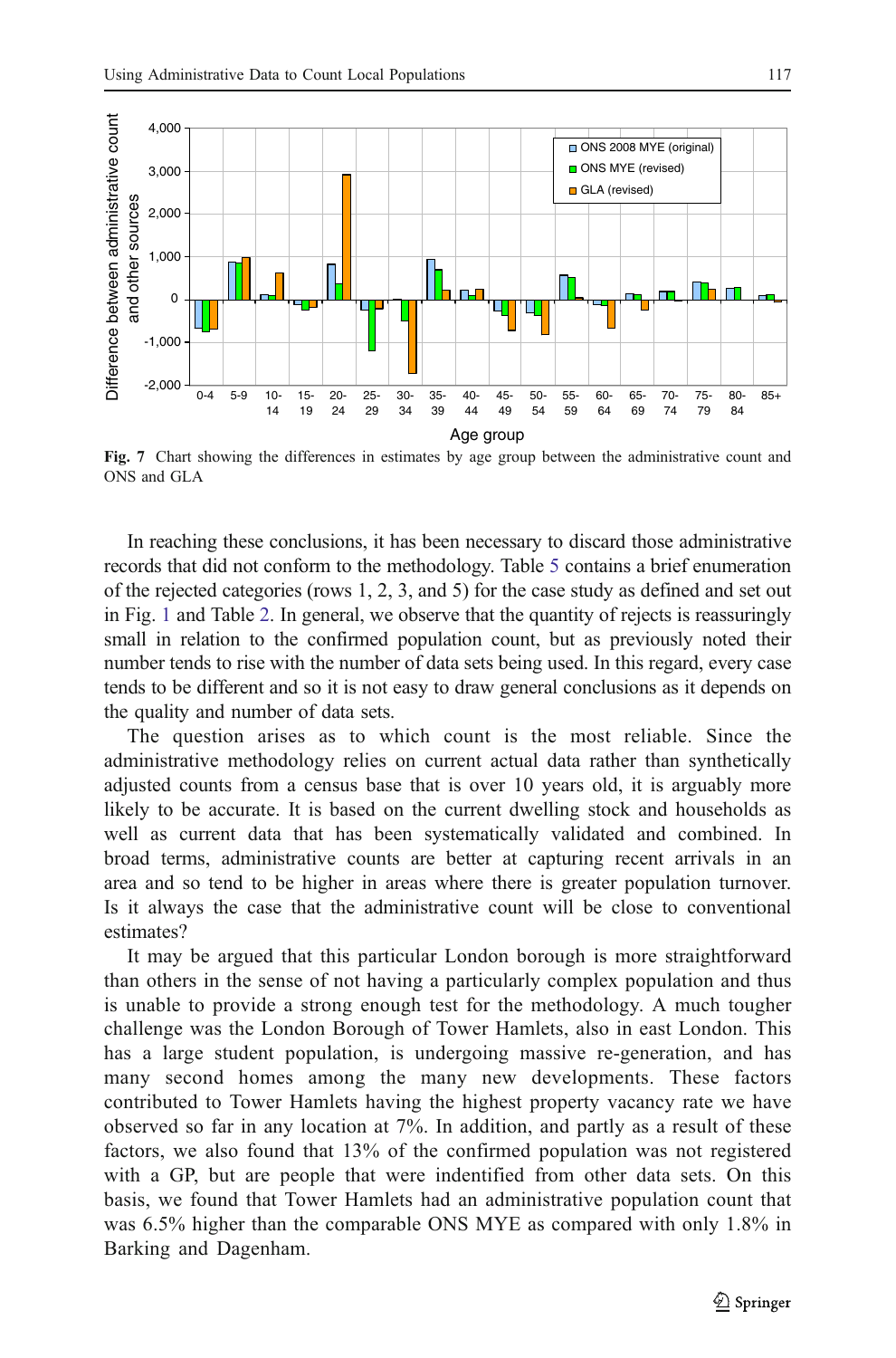| Reject<br>category | Definition                                                                                   | Comment                                                                                                           | Case study<br>quantity                |
|--------------------|----------------------------------------------------------------------------------------------|-------------------------------------------------------------------------------------------------------------------|---------------------------------------|
| 1                  | Population on GP register without a<br>UPRN and not on other data sets                       | Caused by poor addressing or when<br>records are for patients living outside<br>the local authority area          | $0.9\%$ of GP<br>Register<br>data set |
| $\overline{2}$     | UPRNs without any confirmed current<br>residents                                             | Useful as check on reasonableness of<br>population count where it can be<br>checked against independent evidence; | $5.7\%$ of<br>LLPG                    |
| 3                  | Population on other data sets without a<br>UPRN and not on GP Register                       | Caused by poor addressing or when<br>records are for patients living outside<br>local authority area              | $1.4\%$ of<br>other data<br>sets      |
| 5                  | Population who are recorded on both<br>the GP Register and other data sets<br>without a UPRN | Caused by poor addressing or when<br>records are for patients living outside<br>local authority area              | Potentially<br>59 records in<br>total |

<span id="page-22-0"></span>Table 5 Enumeration of rejected records for case study

#### Conclusions

This paper has made the case for utilising and linking local administrative data to count local populations. The method is current, has a turn-around of up to 3 months from the time the data are obtained, and can be carried out as frequently as desired. It also has the advantage of capturing people directly from extensive databases based on their presence at an address rather than relying on enumerating heads of households with postal surveys and depending on them to complete and return the forms. The value of the use of administrative data over surveys for empirical sociology is discussed by Webber ([2009\)](#page-26-0) and Burrows and Savage ([2009](#page-25-0)).

Our research has tried to take this further and demonstrates innovatively how the problems associated with the onus being on the citizen to self-report and self-return a census survey can be bypassed. It represents a contribution to the debate of what should replace or improve the UK national census after 2011, but also addresses the strategic gap in good population intelligence at local level, which is stifling planning and stewardship of the considerable resources that are allocated centrally through grants to finance local services. Since we believe it will be some years before there is a more credible national system for counting, we consider that there is a strong business case for this methodology to fill the gap but acknowledge that it is also capable of further refinement and development.

Although the case study gave an administrative count that is similar to other estimates at a local authority level, this has not necessarily been the case in other local authorities and the example of Tower Hamlets was mentioned. Generally, we find that in London the differences between the administrative population count and official counts have been greater than in areas that are in less flux, even though in all cases the data sets used and methodology were the same. Nevertheless, it will always be difficult for any system to capture 100% of a population, because it depends in part on how a 'population' is defined.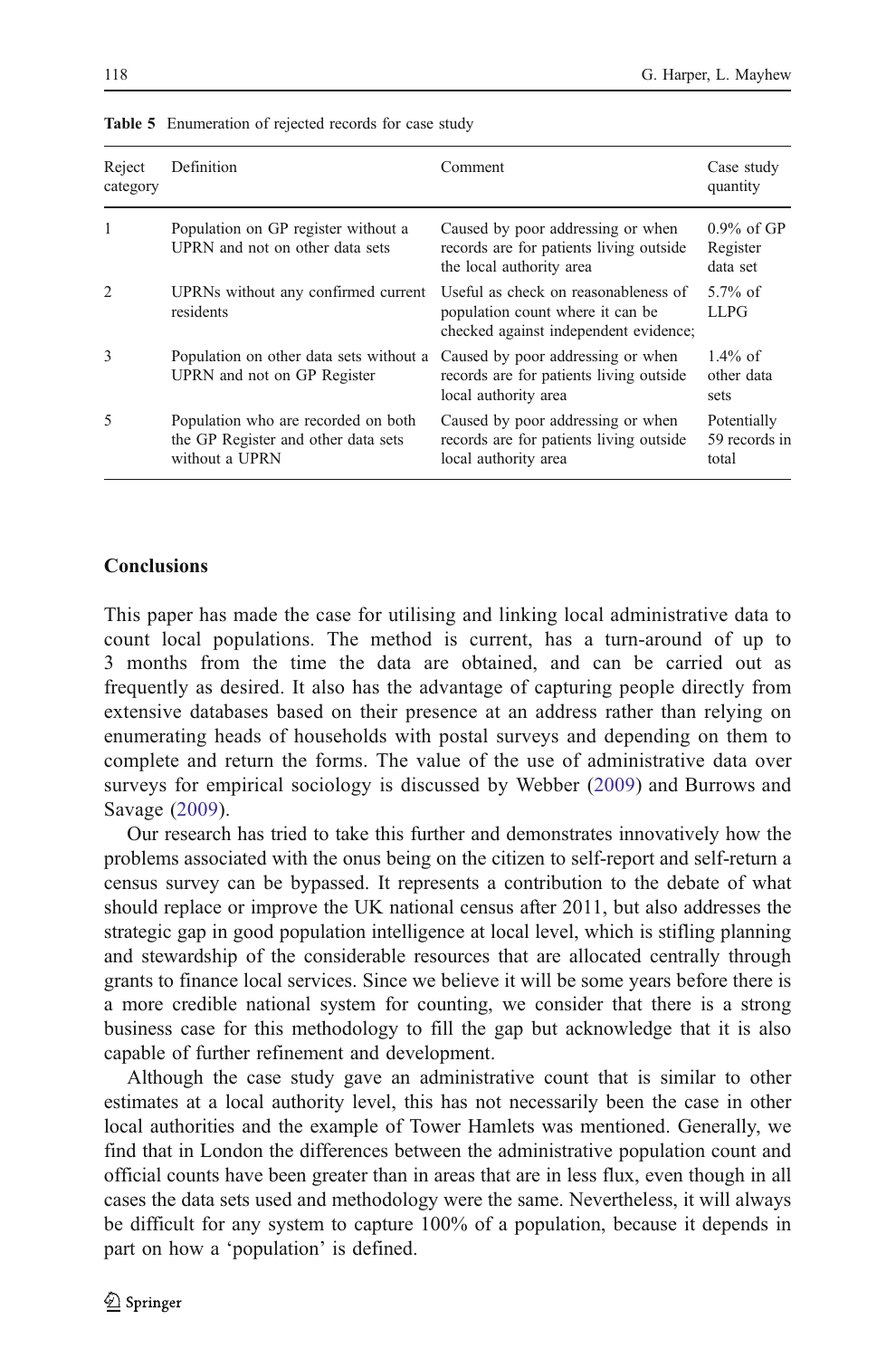More transient populations such as tourists and short-term (e.g.  $\leq$ 3 month stays) migrants could theoretically be included with access to appropriate data; similarly, data can be appended for those serving in the armed forces and prison populations or living in institutions. A more sophisticated set of population accounts would subdivide a population into, for example: the usual resident population (i.e. whose main home is in the area), the day-time only population, with further subdivisions based on length of stay to distinguish short term visitors from migrants. However, to do this rigorously might require a politically unpopular system of population registration to underpin it.

One important sub-group is the student population because it inflates local populations in term time and deflates them out of term time. We take current residents as at a snapshot date so that if students are on databases at this date, they are included, but we would only be able to identify them as students if they lived in designated halls of residence. Access to HESA (Higher Education Statistics Agency) data would provide domicile and study addresses, which would improve identification and separate enumeration of students. In future, we support the idea that published figures will need to differentiate between a term time and out of term population for an area and look forward to working with HESA to provide the necessary data.

The paper has explained the crucial role of the GP register for population estimation purposes but it is not a panacea and a would-be user of the GP register needs to contend with the following issues. Comparison between the GP register and official population data sources for different ages generally show that there are more people on the GP register than in official population figures (especially in urban areas). However, for people in their 20 s, particularly young adult males, there can be fewer because they have not bothered to register. Foreign nationals such as diplomats or others who exclusively use private healthcare may also be absent from the GP Register, although the numbers involved are small and tend to be localised (e.g. in London boroughs such as Kensington and Chelsea).

The reverse is that there are people on other data sets (e.g. young male adults) that are not on the GP register but can be confirmed through other sources. Our methodology enumerates these, but it cannot identify people who are not on any of the common data sets (e.g. illegal immigrants). An easily overlooked group that are alive and living in an area but may not yet be registered with a GP are newborns. Several hundred may be involved, which is why we use the public health births register to fill the gap. Similarly people may not be removed from a register if they have died, but generally we find this to be much less of an issue (see also footnote (a) Table [3\)](#page-17-0). We have already mentioned that in areas of high turnover and influxes such as Tower Hamlets, a relatively large percentage of the population is not registered but confirmed using other sources.

In theory, any additional data set could potentially improve population counts within the framework of our methodology, including some commercial data sets. Each data set needs to be included on its merits (e.g. the range of information captured such as date of birth and current address, population size and geographical coverage). These criteria would rule out many commercial data sets, but some such as loyalty card customer data may capture some people not on public data sets (e.g. new arrivals from abroad). The most useful data would therefore be sources that had the potential to fill gaps and were known to be of high quality; however, the most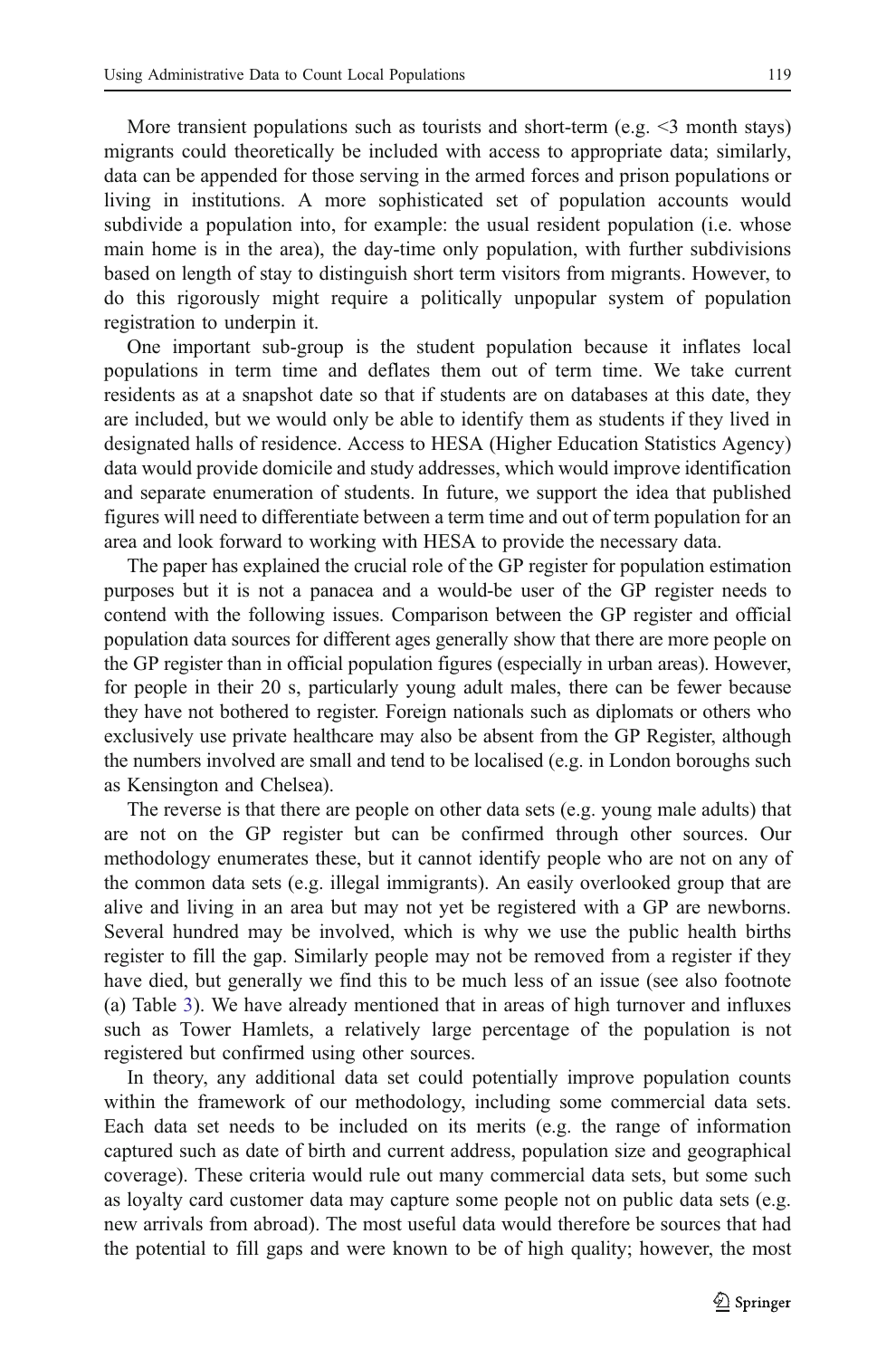important barrier to obtaining access to such data sets for statistical purposes is their commercial confidentiality.

We have also considered, and to some extent have tested, the use of life style and other surveys. Assuming it is possible to access the addresses of respondents and that the survey is current, it is possible to compare demographic details such as number, age, and sex against corresponding administrative data. To date, however, we have found such surveys to be more useful as a means to extend the range of socio-economic variables in the output data base to include, for example, attitudinal variables rather than for counting people as such. In practice, this entails imputing the characteristics for other similar households based on respondents to a limited survey of perhaps only a few thousand households. However, such uses raise methodological issues that go beyond the scope of this paper.

There are several more strategic issues to consider in terms of the wider adoption of this approach. Implementing the methodology at a national level has not yet been attempted but can be considered as a matter of carrying out population estimations for each of the local authorities in England and Wales,<sup>7</sup> and then combining them. This would require consistency in the input datasets used in terms of snapshot date, coverage and quality, and an assumption that the methodology is a 'one size fits all'. The present assumption is that local authorities could do this for themselves, initially with outside technical assistance, but with data improvements and access to the necessary algorithms, the processes could become more automated and enable scale economies; this is something that would be best done in stages involving geographically contiguous authorities to enable more efficient data pooling. We believe this to be more of an administrative issue than a technical one because it goes to the heart of local authority co-operation in the area of shared population intelligence and resources.

It is important to note that the approach uses person-identifiable data in the initial stages, but that the final data base is anonymised for statistical use. The use of data here has been approved under the 1998 Data Protection Act, but there remain multiple local interpretations by different data owners over the user of personal data for statistical purposes. This issue would need to be addressed if the aim were national coverage and would require government leadership, more clarity and less dithering. The normal arrangement is to create 'safe havens' that enable personal data to be linked and anonymised and packaged for statistical purposes in wholly non-person-identifiable formats.

If a national model was to be based upon the input of each individual local authority, and as an estimate, if an administrative data population count costs on average £100 k per authority, the total cost for the 348 authorities in England and Wales would be £34.8 m. However, this cost would fall in time following data quality improvements. This compares with the decennial census which costs £500 m over a 10-year cycle. In theory, it would therefore be possible to provide annual counts rather than decennial for the same or less money; however, this view needs to be tested further as there may be unforeseen costs in scaling up our approach (e.g. see Office for National Statistics [2003b\)](#page-26-0).

 $7$  We have ascertained that similar data sources are available in Scotland and so the same data sets and methods could be deployed there.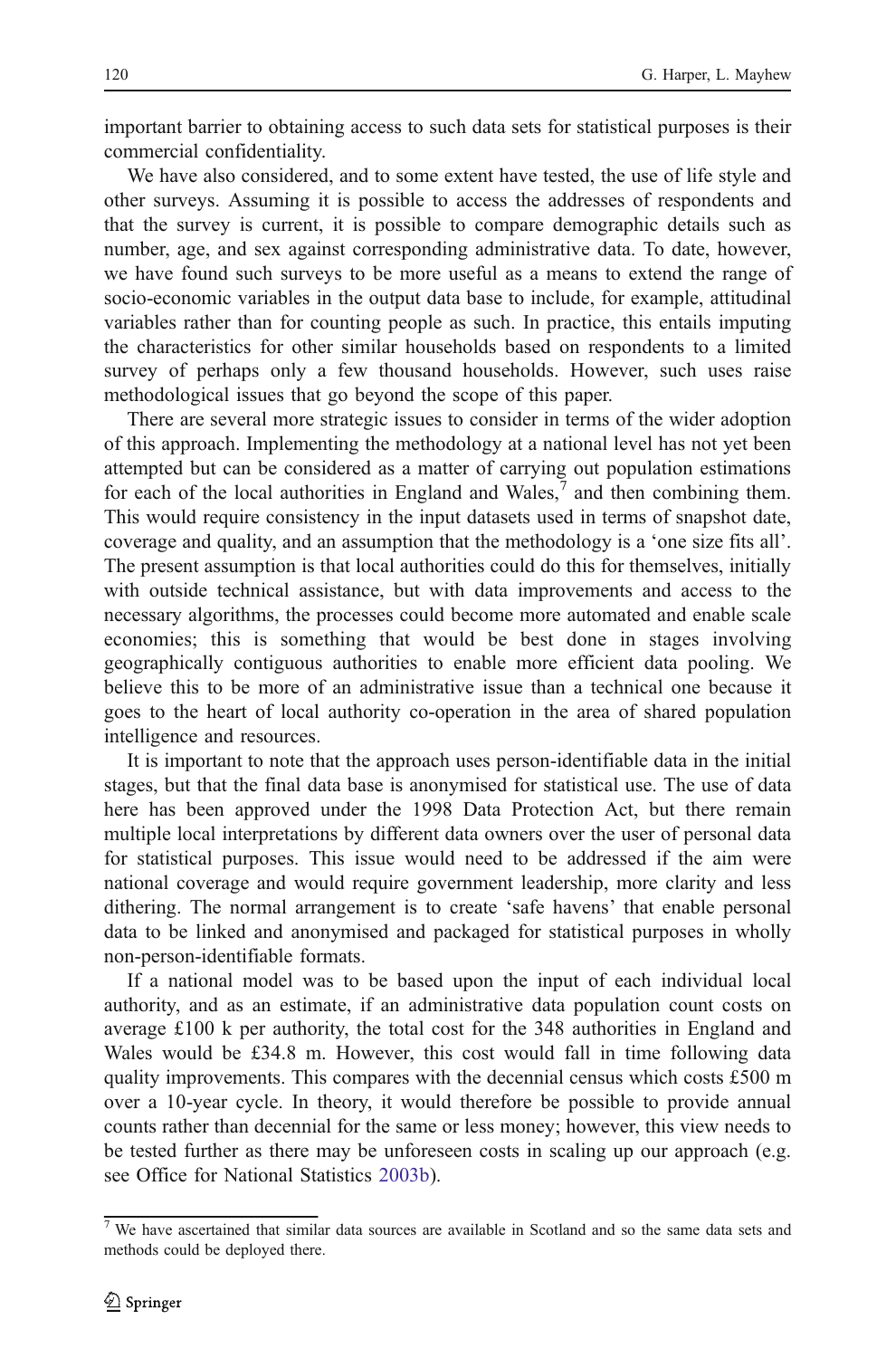<span id="page-25-0"></span>A completely different business model would be to utilise the considerable data resources available to central government, especially those available through the tax and benefit system. Hitherto, that route has not been possible under present legislation. However, this could change, as the Government considers the future of the census (Hope 9th July [2010](#page-26-0)). The data sharing provisions of the Statistics and Registration Service Act 2008 is a potential model. Such a model would dictate a central rather than local led solution to population estimation, but it would also carry with it significant technical challenges and upfront costs not to mention haggling between departments over data ownership.

In our judgement, it will be several years for this to be achieved if it happens at all. Thus, it seems likely to us that local data sources will continue to play an important role in this regard simply because it allows local authorities to be in control of the data that they need for local planning rather than relying on central government to produce timely accurate data that meets local (as well as national) needs. In conclusion, this paper has demonstrated that administrative data is a viable and cost effective alternative to the current census method of counting populations. This topic continues into a second paper in which we consider how administrative population counts can be used in routine applications and combined with other data sets in potentially innovative and previously unchartered ways.

Acknowledgements This paper is based on research for the ESRC UPTAP (Understanding Population Trends and Processes) programme. We acknowledge contributions from Sam Waples of Mayhew Harper Associates Ltd and thank Richard Verrall of Cass Business School and John Eversley of ppre CIC for their comments and support.

Open Access This article is distributed under the terms of the Creative Commons Attribution Noncommercial License which permits any noncommercial use, distribution, and reproduction in any medium, provided the original author(s) and source are credited.

#### References

- Bowley, G. (2003). The last census? Prospect Magazine, Issue 92. [http://www.prospectmagazine.co.uk/](http://www.prospectmagazine.co.uk/2003/11/thelastcensus/) [2003/11/thelastcensus/](http://www.prospectmagazine.co.uk/2003/11/thelastcensus/)
- Burghardt, J., & Geraci, V. (1980). State and local annual population estimation methods employed by the Bureau of the Census. Review of Public Data Use, 8, 339–354.
- Burrows, R., & Savage, M. (2009). Some further reflections on the coming crisis of empirical sociology. Sociology, 43, 762–772.
- Central London Forward. (2010). Census coverage survey and imputation: Deliberative event. Meeting minutes, <http://www.centrallondonforward.gov.uk/news/clf-census-event-7-october-2010/>
- Cook, L. (2003). A demographics statistics service for the 21st Century. Introductory covering letter. Office for National Statistics. [http://www.statistics.gov.uk/about/methodology\\_by\\_theme/Dem\\_Stat\\_](http://www.statistics.gov.uk/about/methodology_by_theme/Dem_Stat_Ser_21ST_Cen.asp) [Ser\\_21ST\\_Cen.asp](http://www.statistics.gov.uk/about/methodology_by_theme/Dem_Stat_Ser_21ST_Cen.asp)
- De Bruin, A., Kardain, J., Gast, F., de Bruin, E., van Sijl, M., & Veneig, G. (2004). Record linkage of hospital discharge register with population register: Experiences at statistics Netherlands. Statistical Journal of the United Nations ECE, 21, 23–32.
- Ericksen, E., & Kadane, J. (1986). Using administrative lists to estimate Census omissions. Journal of Official Statistics, 2(4), 397–414.
- Freedman, M., Lane, J., & Roemer, M. (2008). New approaches to creating data for economic geographers. Journal of Official Statistics, 24(1), 133–156.
- Gill, L. (2001). Methods for automatic record matching and linking and their use in national statistics. National Statistics Methodological Series, 25, London: Office of National Statistics.